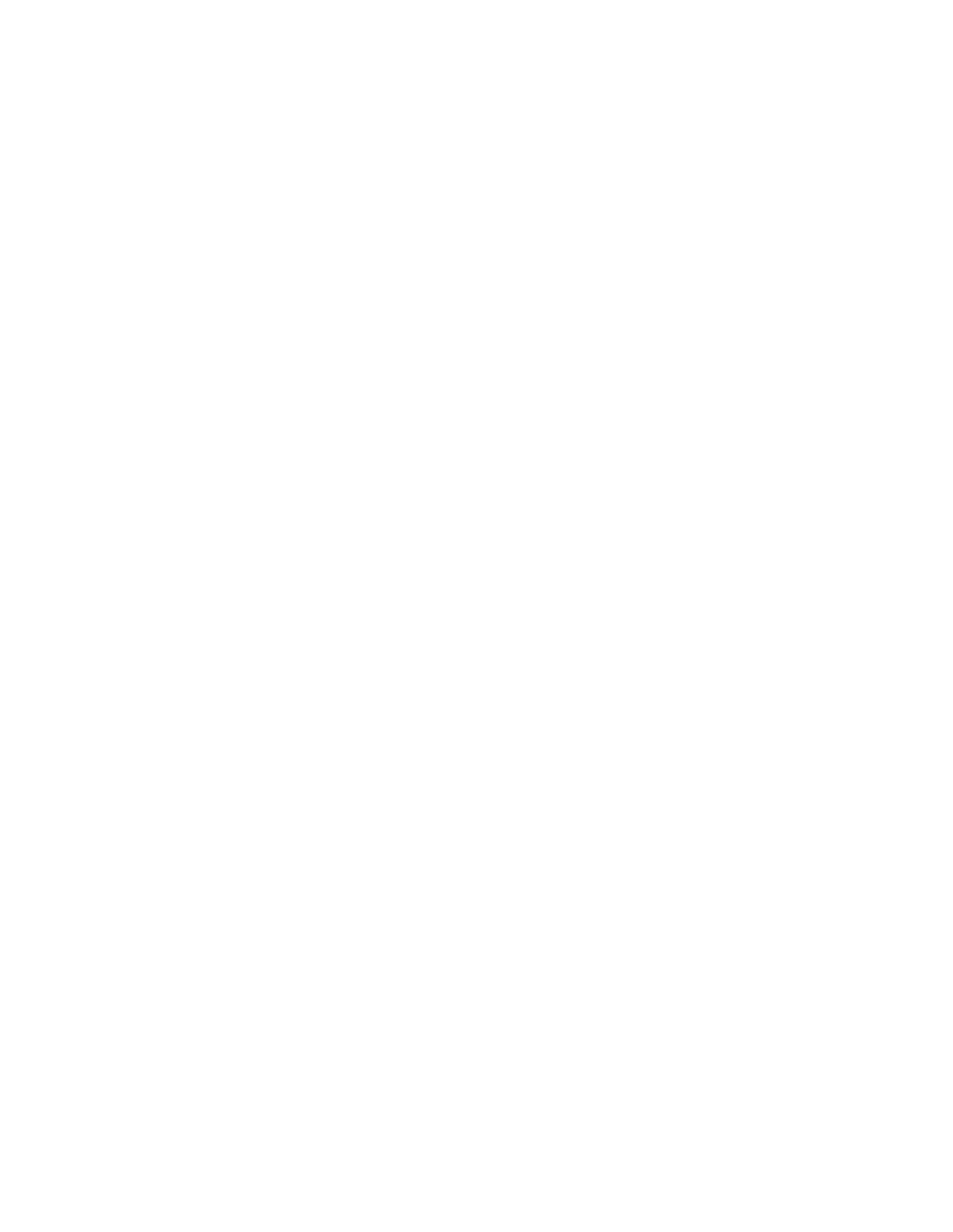## **SECTION 16950 CUSTOM CONTROL PANELS**

#### <span id="page-2-0"></span>**PART 1 - GENERAL**

#### <span id="page-2-1"></span>**1.01 DESCRIPTION**

Contractor shall furnish and install custom control panels as specified herein, shown on the Drawings, and where specified in other Specification Sections.

- A. Custom control panels include, but are not limited to, Unit Control Panels (UCPs), Local Control Panels (LCPs), and Programmable Logic Controllers (PLCs). Custom control panels include control panels designed and supplied by equipment manufacturers as part of packaged equipment and equipment systems.
- B. The Instrumentation and Control Subcontractor (per Section 17005) shall design or review design of custom control panels and coordinate the interface between custom control panels, MCCs, other control panels, instrumentation, and District's SCADA system (including remote telemetry units, RTUs).

#### <span id="page-2-2"></span>**1.02 RELATED WORK SPECIFIED ELSEWHERE**

- A. The Contract Documents are a single integrated document, and as such all Divisions and Sections apply. It is the responsibility of the Contractor and its Subcontractors to review all sections to ensure a complete and coordinated project.
- B. Related Specification Sections include, but are not limited to, the following:
	- 1. Sections of the Specifications specifying equipment and/or systems requiring electrical power and/or control.
	- 2. Division 16 Electrical
	- 3. Division 17 Instrumentation and Controls

#### <span id="page-2-3"></span>**1.03 SUBMITTALS**

All submittals shall be in accordance with the General Conditions and requirements specified herein.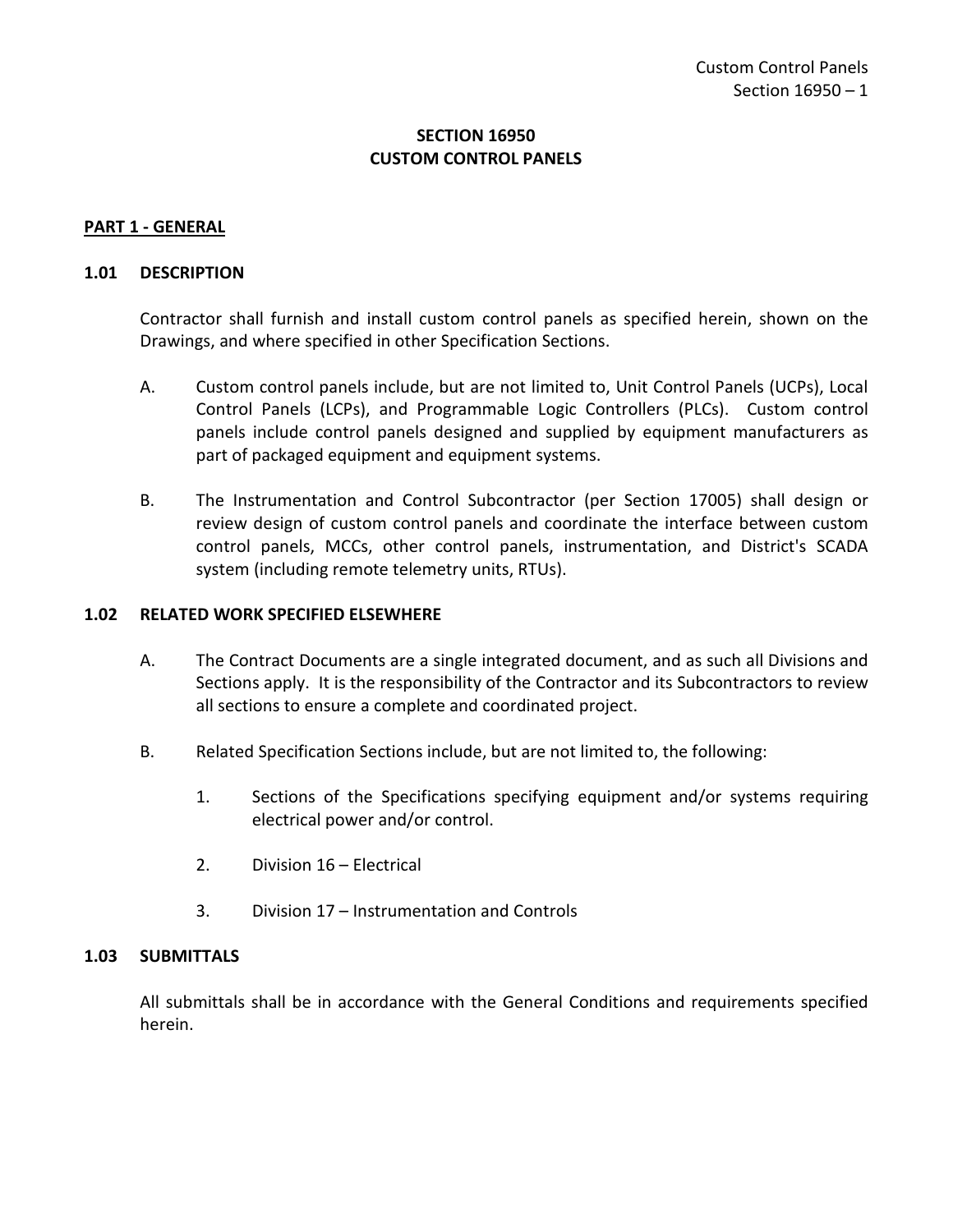## A. Shop Drawings

Contractor shall prepare and submit complete and organized information, drawings, and technical data for all equipment and components. All drawings shall be legible and reduced to a maximum size of  $11''$  x  $17''$  for inclusion within the submittal. Shop drawings shall include, but not be limited to, the following:

- 1. Detailed Bill of Materials for all control panel hardware, and associated materials and components, listing: manufacturer's name, quantity, description, size, and catalog/part number.
- 2. Complete documentation for all control panel equipment and associated components, including: manufacturer's product literature, specifications, performance capabilities, features and accessories, dimensions and weights, illustrations, and data in sufficient detail to demonstrate compliance with Specification requirements. Manufacturer's literature and data shall be marked to clearly delineate all applicable information and crossing out all inapplicable information.
- 3. Control panel fabrication drawings (plan view, and interior and exterior elevation views) with all equipment and components clearly shown, dimensioned, and labeled. Drawings shall show the equipment and component assembly, clearances, and locations for conduits/conductors and anchor bolts. Devices shall be identified with the same marking as used on the schematic diagrams. The drawings shall include a detailed layout of all door mounted pilot devices and instruments.
- 4. Enclosure construction, NEMA Type, and type and gauge of materials.
- 5. Detailed descriptions of control panel equipment, equipment installation requirements, and heat dissipations.
- 6. System configuration with power circuit single line diagrams, grounding circuits, circuit breakers, and fuses.
- 7. Control schematics, ladder diagrams, and interconnection drawings (see Part 1.03.B herein) for additional requirements.
- 8. Nameplate data including the nameplate material, heights of letter and inscriptions.
- 9. Spare parts list as specified in this Section.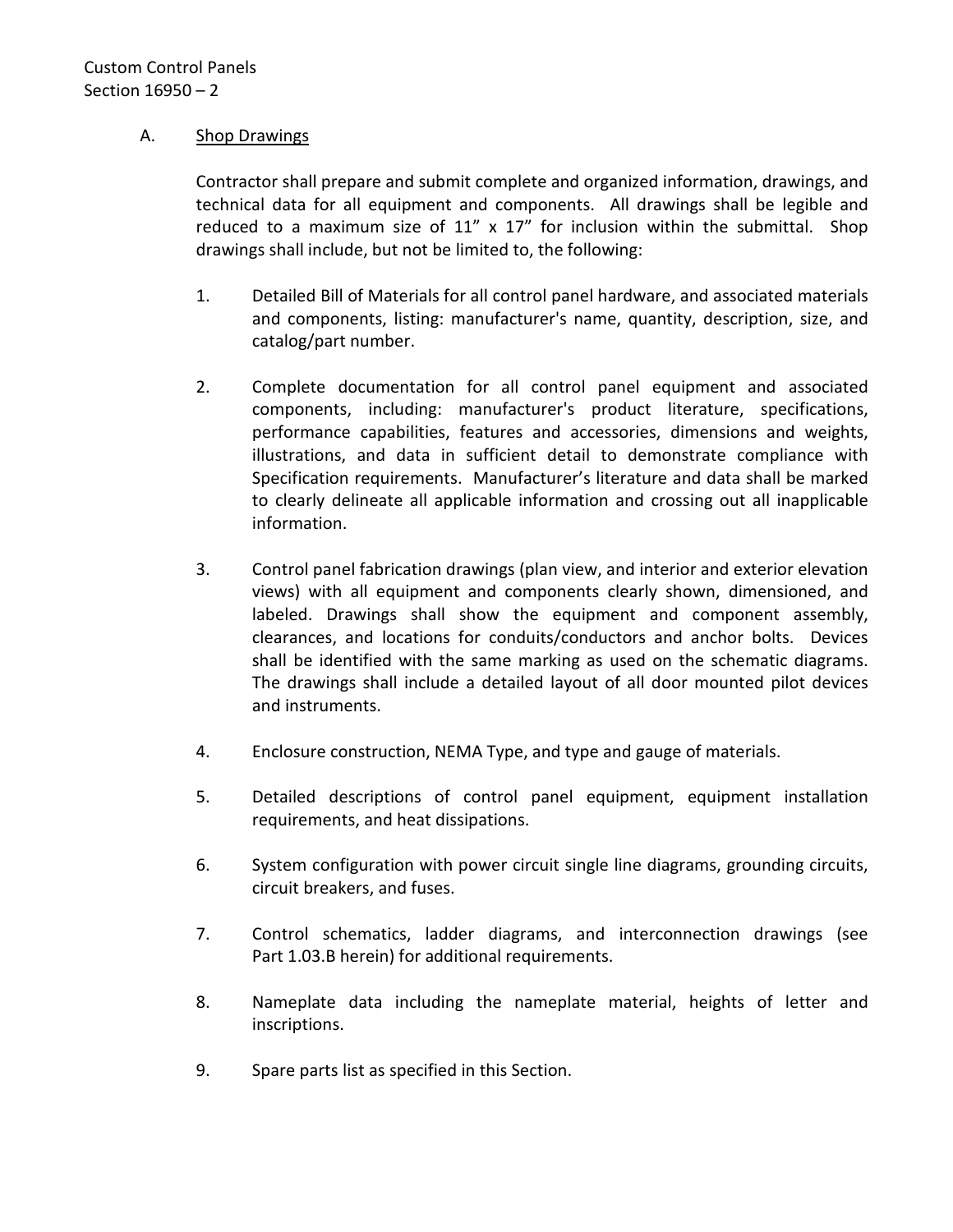10. Manufacturer's installation instructions including receiving, handling, and storage requirements.

# B. Control Diagrams

- 1. Schematic diagrams shall show the equipment serial number, the purchaser's drawing number, purchase order number, or similar identification which will indicate the particular equipment to which the diagrams apply.
- 2. Diagrams shall show all equipment and components in the electrical system including internal wiring of subassemblies. Diagrams shall clearly identify internal and external devices, and all remote contacts and signals. Show all interconnections between power sources and device elements of a particular system or equipment, and all interlocks with other equipment/systems in a manner that fully indicates the circuit function and operation. Show all panel terminal block identification numbers and all wire numbers. Show all intermediate terminations between field elements and panels. Diagrams of subassemblies may be furnished on separate sheets.
- 3. Identify each device by a unique number or number-letter combination.
- 4. Conductor Identification: Identify each conductor by a unique number, letter, or number-letter combination. Consecutive numbering is preferred. Each conductor shall have the same identification at all terminals and tie points. All conductors connected to the same terminal or tie point shall have the same identification. Where multi conductor cable is used, a color code may be used to supplement the above identification. Where color coded multi conductor cable is used for wiring identical components, such as limit switches, the color code used shall be consistent and charted on related diagrams.
- 5. Provide a schematic diagram for each electrical system. The schematic diagram shall be drawn between vertical lines which represent the source of control power. Show control devices between these lines. Show actuating coils of control devices on the right-hand side. Show contacts between the coils and the left vertical line.
	- a. Where the internal wiring diagrams of subassemblies are furnished on separate sheets, they shall be shown as a rectangle in the schematic diagram with all external points identified and cross-referenced to the separate sheets of the control circuit. Show coils and contacts internal to the subassemblies in the rectangle connected to their terminal points.
	- b. For clarity, show control device symbols in the order in which the controls are positioned on the diagram.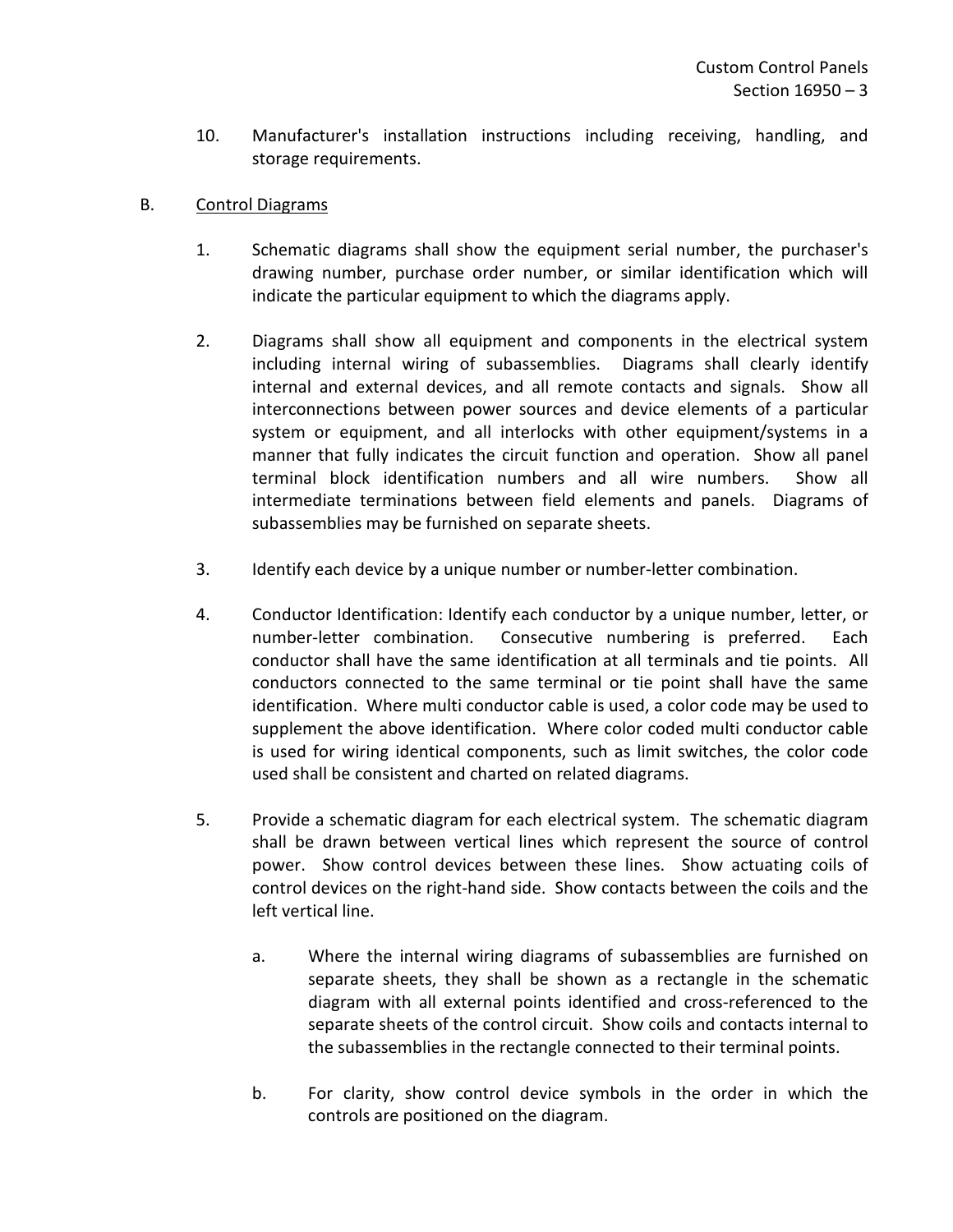- c. Use a cross-referencing system in conjunction with each relay coil so that associated contacts may be readily located on the diagram. Where a relay contact appears on a sheet separate from the one on which the coil is shown, describe the purpose of the contact on the same sheet.
- d. Show all spare contacts.
- e. Show limit, pressure, level, flow, temperature, and similar switch symbols on the schematic diagram with all utilities turned off (electric power, air, gas, oil, water, lubrication, etc.) and with the equipment at its normal starting position.
- f. Show contacts of multiple contact devices (e.g., selector switches and pushbuttons) on the line of the schematic diagram where they are connected in a circuit. Indicate a mechanical connection between the multiple contacts by a dotted line or arrow.
- g. Additional charts or diagrams may be used to indicate the position of multiple contact devices such as limit, pressure, level, and selector switches.
- h. Show the purpose or function of all switches adjacent to the symbols.
- i. Show the purpose or function of controls such as relays, starters, contactors, solenoids, subassemblies, and timers on the diagram adjacent to their respective symbols. Show the number of positions of the solenoid valve adjacent to the valve solenoid symbol.

# C. Operation and Maintenance Manual

Contractor shall submit a detailed Operation and Maintenance (O&M) Manual for all custom control panels specified herein and shown on the Drawings. The O&M Manual shall be provided in accordance with the requirements of the District's General Conditions, Specification Section 01430, and as specified herein.

The O&M Manual shall include, but not be limited to, the following:

- 1. Equipment Performance Data and Drawings
	- a. Detailed Bill of Materials for all control panel equipment and components, listing: manufacturer's name, quantity, description, size, range, and model/part number.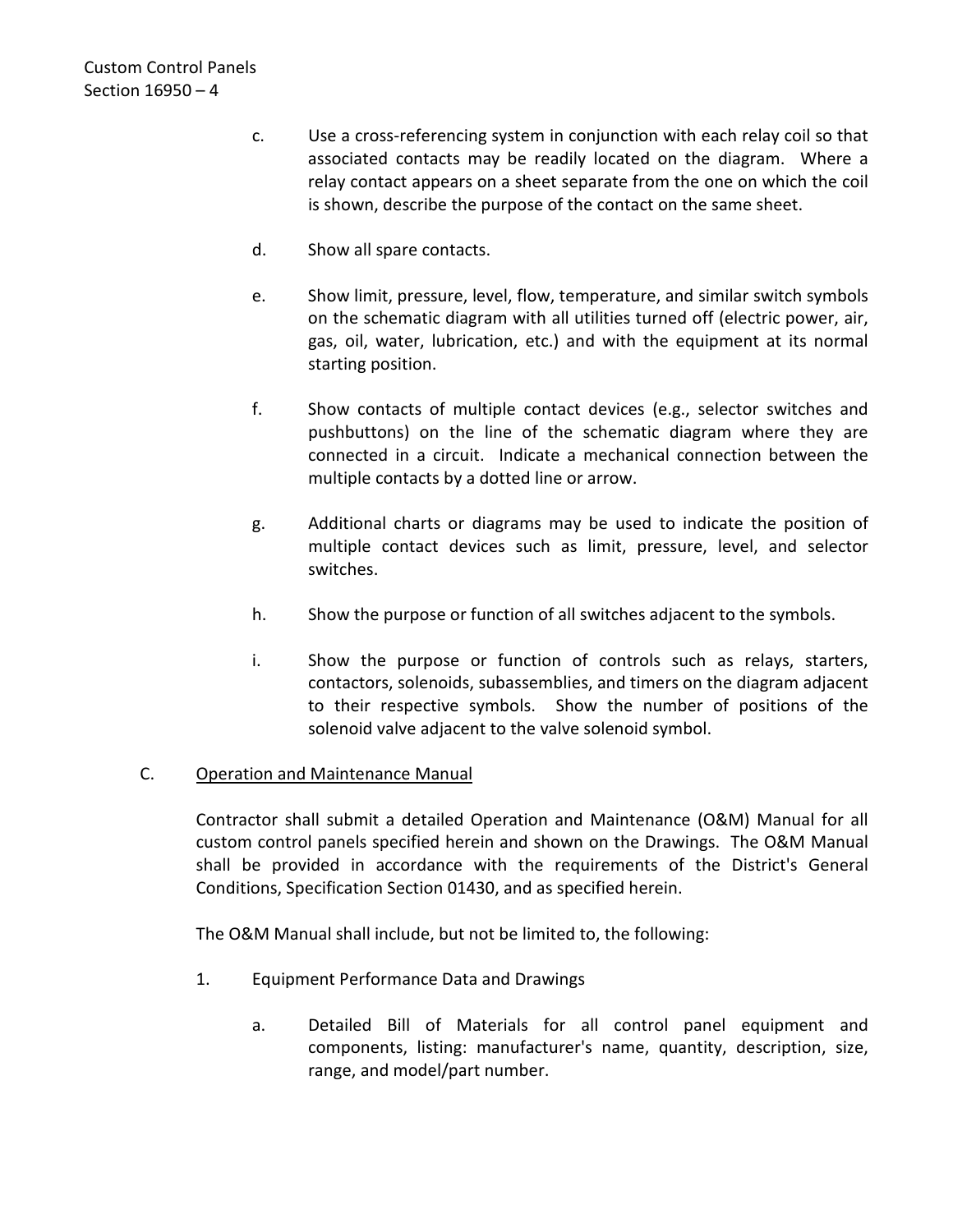- b. Manufacturer's product literature, specifications, performance capabilities, features and accessories, and illustrations.
- c. Manufacturer's data and drawings showing dimensions, physical configurations, installation and mounting details, and wiring schematics.
- d. Control ladder diagrams and wiring schematics. Loop diagrams for each monitoring and/or control loop.
- 2. Installation and Operation Requirements
	- a. Complete, detailed installation and operation instructions for all control panel equipment and components.
- 3. Service and Maintenance Data
	- a. Service and maintenance data shall include all information and instructions required by District's personnel to keep the control panel and all associated components functioning properly under the full range of operating conditions.
	- b. Explanation with illustrations as necessary for each service and maintenance task.
	- c. Recommended schedule of service and maintenance tasks.
	- d. Troubleshooting instructions.
	- e. List of maintenance tools and equipment.
	- f. Recommended spare parts list.
	- g. Names, addresses and phone numbers of all manufacturers and manufacturer's local service representatives.

## D. Final O&M Manual

Upon successful completion of startup and initial operation, Contractor shall submit a Final O&M Manual in accordance with the requirements of the District's General Conditions, Specification Section 01430, and as specified herein. In addition to the O&M Manual requirements specified above, the Final O&M Manual shall be supplemented with the as-built drawings (including all field changes) for all control panel wiring and loop diagrams.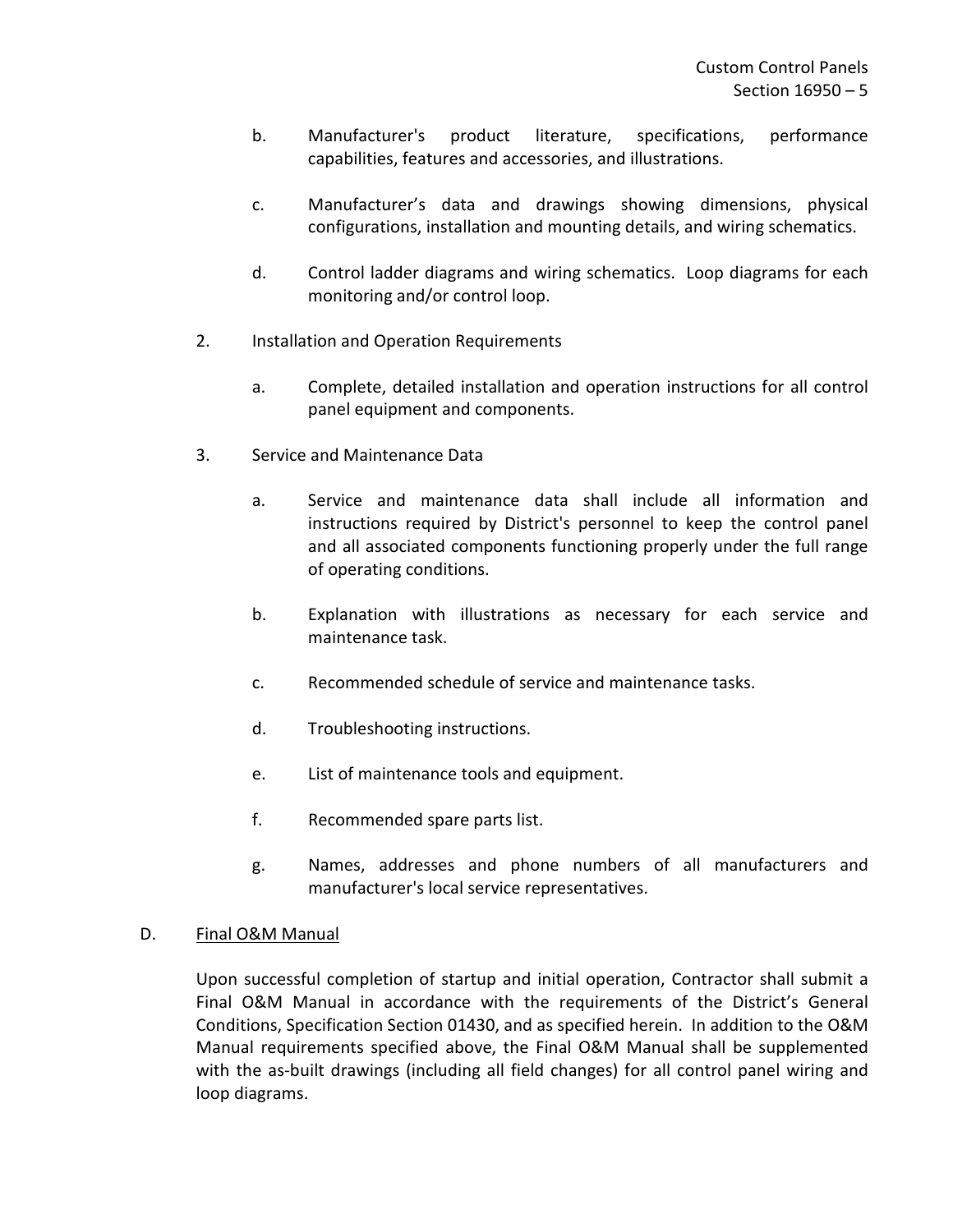## <span id="page-7-0"></span>**1.04 DESIGN AND GENERAL REQUIREMENTS**

#### A. Power for Control Panels and Interconnected Devices

- 1. All control panels shall be supplied with 480 VAC, 3-phase, 240 VAC Single Phase or 120 VAC Single Phase 60 Hz. power, as shown on the Drawings. All control panels shall be designed to minimize sources of control power (foreign power) from other panels.
- 2. Each control panel shall have a flange mounted disconnecting circuit breaker operable from the control panel front and interlocked with the enclosure door, to be used to isolate the control panel from the power supply.
- 3. The panel shall have a nameplate identifying the circuit breaker feeding the panel. Warning labels shall be provided identifying sources of foreign power to be disconnected prior to accessing the control panel.
- 4. The control voltage within the control panel controls shall be 120 VAC. Where the electrical power supply to the control panel is 240 VAC single phase or 480 VAC 3-phase, as shown on the Drawings, the control panel shall be provided with control power transformers, overcurrent protection, and power supplies to convert supply voltage to utilization voltage.
- 5. The control panel shall be the source of power for all 120 VAC devices interconnected with the control panel including, but not limited to solenoid valves, instruments, and transmitters both mounted in the control panel and remotely connected to the control panel.

## B. Enclosure General Requirements

Unless indicated otherwise on the Drawings, or in the individual packaged equipment specification sections, control panels shall comply with the following requirements:

- 1. Control panels enclosures shall meet, or exceed, area classifications requirements per NEC.
- 2. Control panel enclosures shall have the following NEMA ratings:
	- a. Enclosures installed indoors shall be rated NEMA 12.
	- b. Enclosures installed outdoors shall be rated NEMA 4X.
	- c. Enclosures installed indoors in wet or corrosive areas shall be rated NEMA 4X.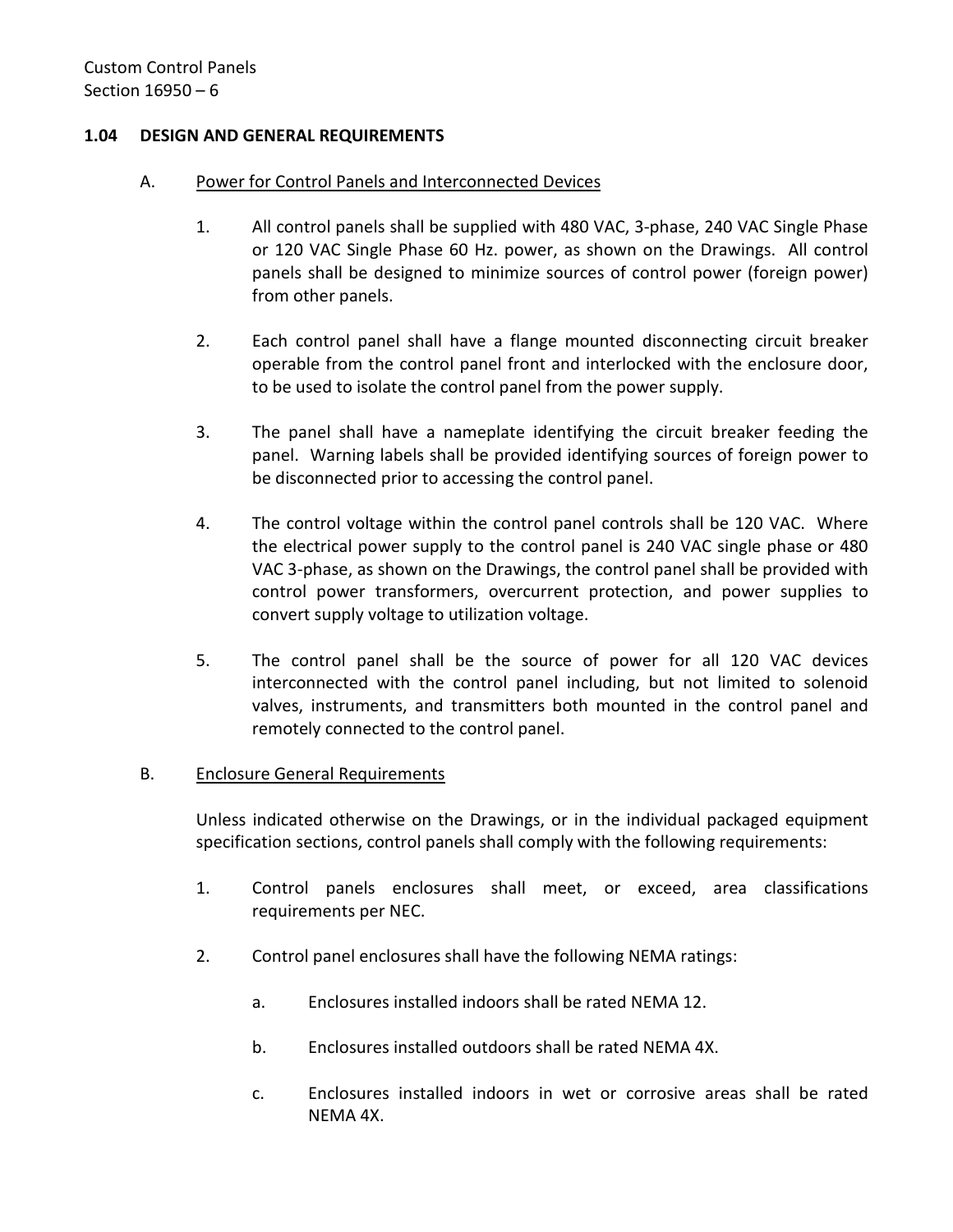- d. Enclosures installed indoors in hazardous areas shall be rated NEMA 7.
- e. Enclosures installed outdoors in hazardous areas shall be rated NEMA 4 and NEMA 7.
- 3. Control panels shall be either freestanding, pedestal-mounted, wall-mounted, or equipment skid-mounted, as specified in the individual packaged equipment specification sections or indicated on the Drawings.
- 4. Internal control components shall be mounted on an internal back-panel.
- 5. Each source of foreign control voltage shall be isolated by providing fuses on a separate terminal block, clearly labeled for incoming foreign control voltage.
- 6. Discrete outputs from the control panel shall be provided by electrically isolated contacts rated for 5 A (minimum) at 120 VAC. Output isolation shall be provided through interposing relays or PLC relay output cards (if applicable).
- 7. Analog inputs and outputs shall be an isolated 4-20 mA 2-wire signal with power supply, power supply pilot light, and fuses.
- 8. Programmable Logic Controllers (PLCs) may be supplied in lieu of hardwired relay logic with the District's approval or if specified in the specification section for the specific equipment. The PLC shall be in accordance with Section 17010, Programmable Logic Controller.
- 9. All control panel mounted indicating lights, switches, and operator interface devices shall be mounted at least 3 feet above the finished floor elevation, but no more than 6 feet above the finished floor elevation.
- 10. Terminals shall be mounted vertical and locations of terminals and wireways shall be coordinated to account for conduit entrances.
- 11. Control panels that contain circuit breakers, combination full-voltage motor starters, soft starters, variable frequency drives, or other motor controls shall comply with the requirements Section 16480, Motor Control Centers, Switchboards, and Panelboards, and Section 16160, Variable Frequency Drives.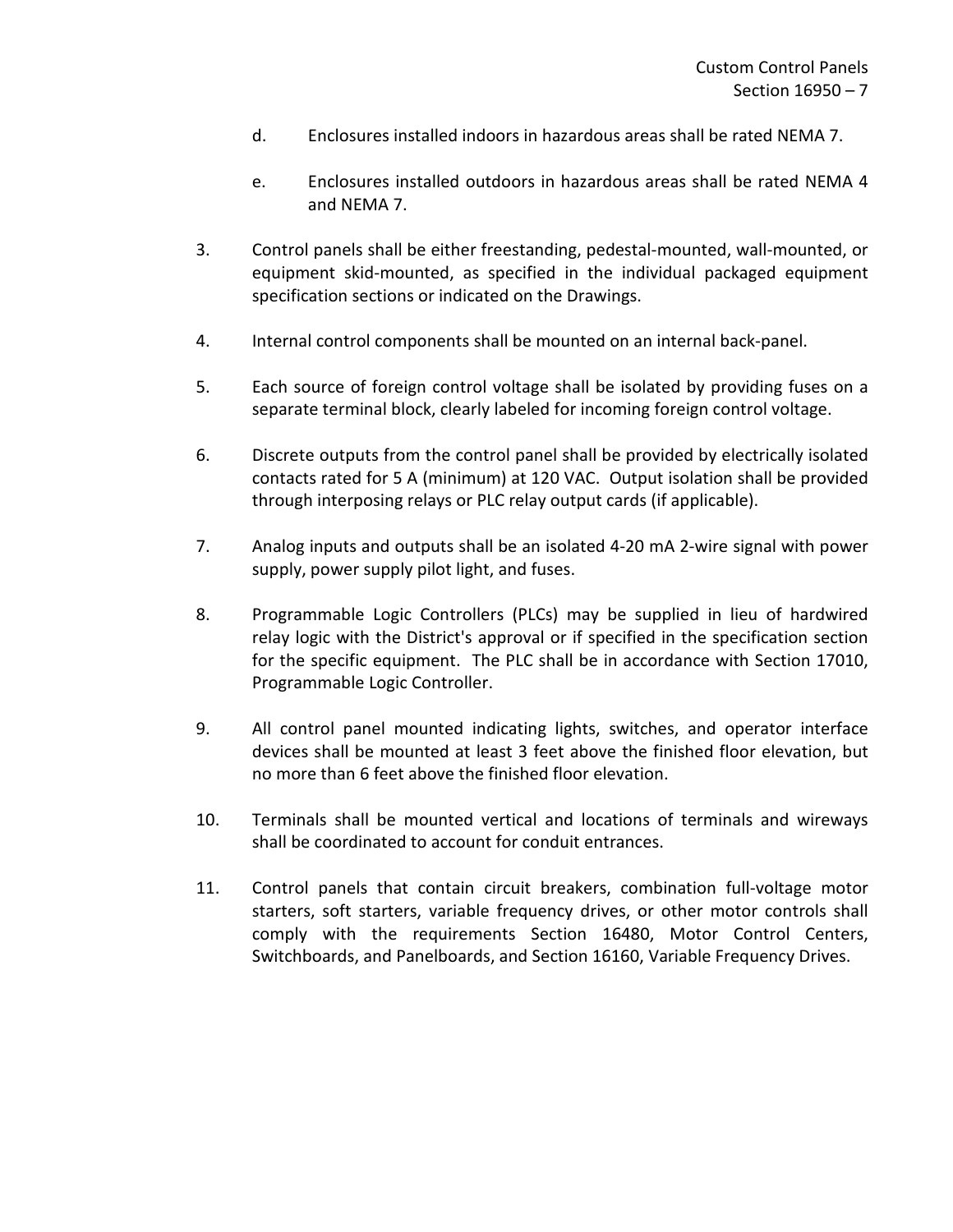#### <span id="page-9-0"></span>**1.05 QUALITY ASSURANCE**

#### A. References

This section contains references and information from the following documents which are made a part of this section as specified and modified. Where a referenced document contains references to other standards, those documents are included as references under this section as if referenced directly. In the event of conflict between the requirements of this section and those of the listed documents, the requirements of this section shall prevail.

B. Unless specified otherwise, references to documents shall mean the documents in effect at the time of Bid (or on the effective date of the Agreement if there were no bids).

| Reference          | <b>Title</b>                                                 |
|--------------------|--------------------------------------------------------------|
| NFPA 70            | National Electrical Code (NEC)                               |
| NFPA 70E           | Standard for Electrical Safety in the Workplace              |
| NFPA <sub>79</sub> | Electrical Standard for Industrial Machinery                 |
| <b>NEMA 250</b>    | Enclosures for Electrical Equipment (1000 Volts Maximum)     |
| <b>NEMAICS 6</b>   | Industrial Control and Systems: Enclosures                   |
| <b>UL 508A</b>     | <b>Industrial Control Panels</b>                             |
|                    | Industrial Control Panels Relating to Hazardous (Classified) |
| UL 698A            | Locations                                                    |

#### Assembly:

- 1. The assembled panels and individual components shall be Underwriters Laboratory (UL) listed and labeled.
- 2. Equipment and components shall be UL listed for the proposed purpose.
- 3. The control panels shall have factory applied UL 508A labels.
- 4. The intrinsic safety barriers required within a control panel shall be provided per UL 698A with factory applied labels as required by UL.

#### C. Factory Testing

Prior to shipment, the manufacturer shall test the functional operation of the control panels as specified in Part 3.01 herein.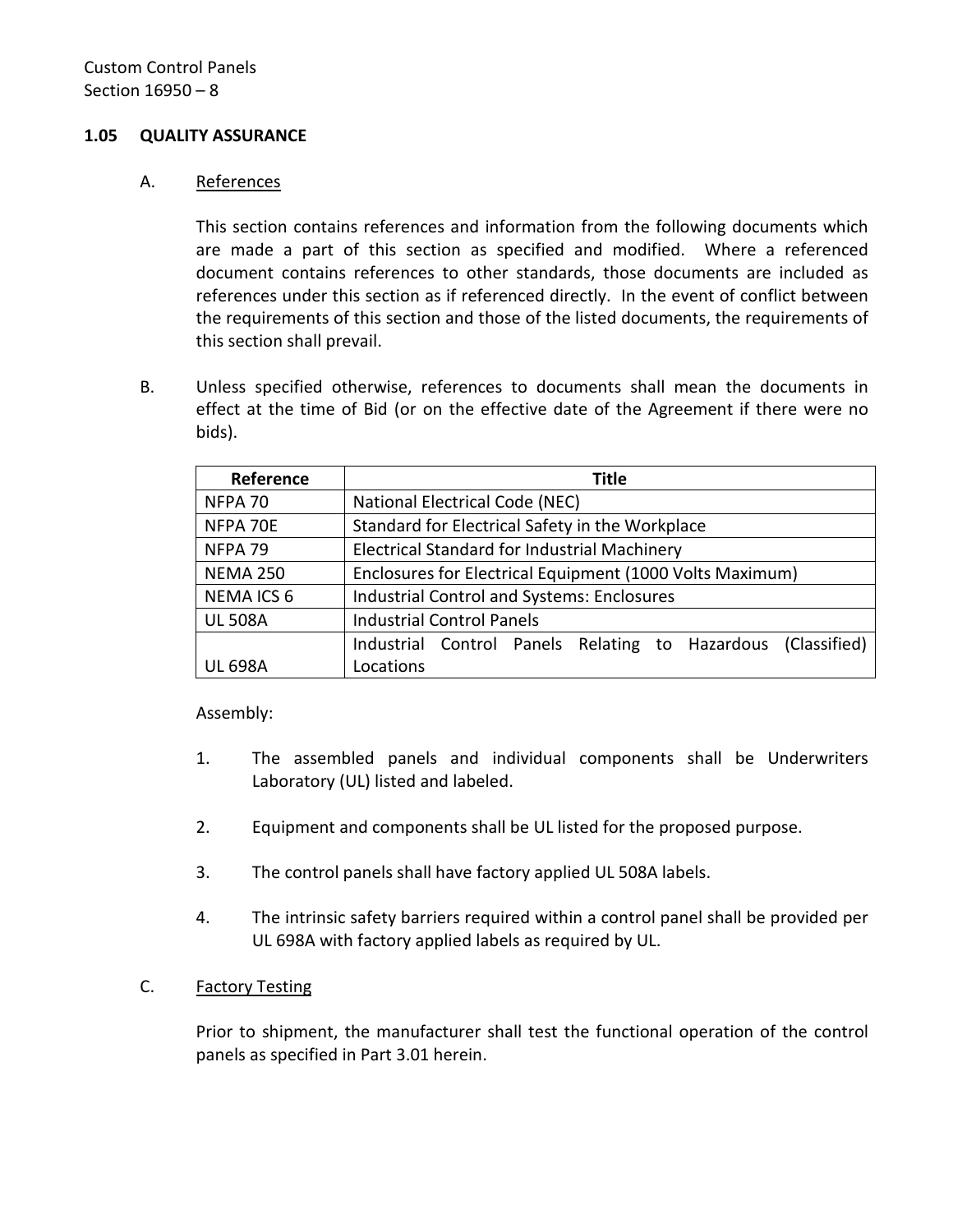## D. Environmental Sustainability

- 1. All indoor and outdoor panels and instrument enclosures shall be suitable for operation in the ambient conditions associated with the locations designated in the Contract Documents.
- 2. Unless specified otherwise, heating, cooling and dehumidifying devices shall be provided in order to maintain all instrumentation components to within a range equal to 20 percent above the minimum and 20 percent below the maximum of the rated environmental operating ranges. All required power wiring and temperature controls shall be provided for these devices.
- 3. Enclosures suitable for the designated environment shall be furnished.
- 4. All control panels and instrumentation enclosures in hazardous areas shall be suitable for use in the particular hazardous or classified location in which it is to be installed.

## <span id="page-10-0"></span>**1.06 DELIVERY, STORAGE, AND HANDLING**

## A. Delivery

All control panels shall be crated for shipment using heavy framework and skids:

- 1. Each panel shall further be cushioned satisfactorily to protect the finish of the instruments and panel during shipment.
- 2. All instruments, which are shipped with the panel, shall further have suitable shipping stops and cushioning material installed in a manner to protect instrument parts, which could be damaged due to mechanical shock during shipment.
- 3. Large panel units and/or panel units weighing over 100 lbs. shall be provided with removable lifting lugs to facilitate handling.

# B. Storage and Handling

Control panels shall be stored and handled in accordance with the manufacturer's instructions and requirements and in a manner to protect the panel from the elements. Panels shall be handled in a manner to protect the components and enclosures.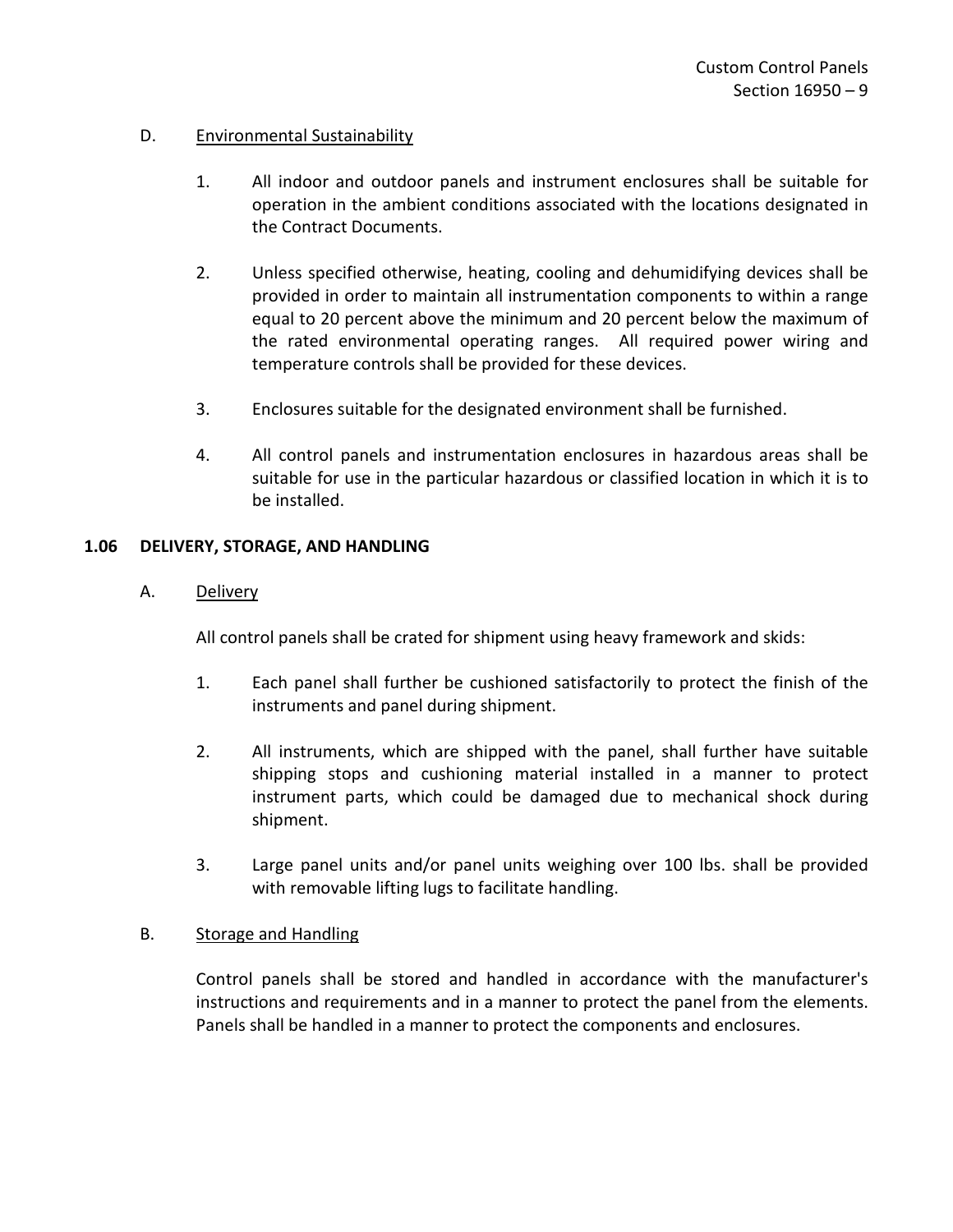## <span id="page-11-0"></span>**PART 2 - PRODUCTS**

#### <span id="page-11-1"></span>**2.01 MANUFACTURERS**

- A. Control panel enclosures shall be standard manufactured enclosures, whenever possible, and shall be as manufactured by Hoffman Engineering, Rittal, Stalin, or equal.
- B. Dimensions
	- 1. The Instrumentation and Control Subcontractor (ICS) and/or manufacturer of the packaged equipment system shall be responsible to design and size all panel enclosures based upon:
		- a. Available space in area, as indicated on the Drawings.
		- b. Equipment and device requirements for components located within the control panel enclosure.
	- 2. The size of the control panel enclosures as indicated on the Drawings is based on preliminary, non-certified, information and as such these sizes are to be used as a general guideline.
	- 3. A narrow or wide panel enclosure shall be provided if necessary to accommodate the available space. A larger enclosure shall be provided if necessary to accommodate the equipment, devices, and appurtenances located within the panel.

#### <span id="page-11-2"></span>**2.02 MANUFACTURED ENCLOSURES**

- A. Type NEMA 1 and NEMA 12 Enclosures for Indoor Installation
	- 1. Unless specified otherwise, enclosures rated NEMA 12 shall be provided for all indoor panels located in dry, non-corrosive areas. Where panels are located in dry, non-corrosive areas and are required to be ventilated for cooling (fan or non-fan cooled), enclosures shall be rated NEMA 1 gasketed.
	- 2. NEMA 1 gasketed enclosures shall be designed to house electrical controls, terminals, and instruments and shall provide protection from dust and dirt.
	- 3. NEMA 12 enclosures shall be designed to house electrical controls, terminals, and instruments, and shall provide protection from dust, dirt, and oil.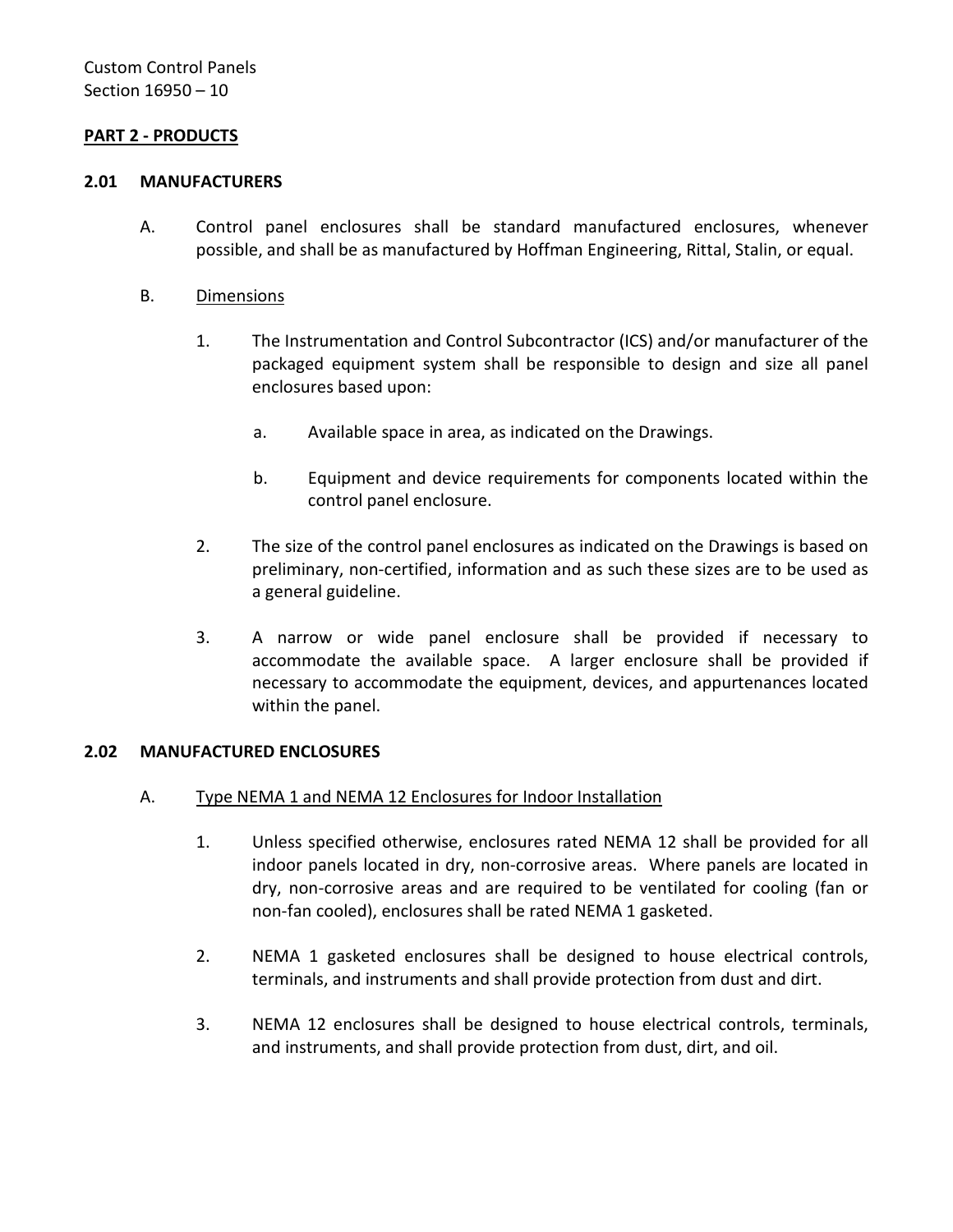- 4. Enclosure minimum construction requirements shall be as follows:
	- a. Seams continuously welded and ground smooth.
	- b. Door and body stiffeners as needed to make a rigid enclosure.
	- c. Heavy gauge continuous hinge.
	- d. Rolled lip around 3 sides of the door and all sides of the enclosure opening to prevent migration of liquids and contaminants into enclosure.
	- e. Oil-resistant gasket attached to door with oil-resistant adhesive. Gasket to seal against roll lip on the enclosure opening.
	- f. Interior back panel held in place by collar studs welded to enclosure. Back panel shall be full size, constructed of 10 gauge steel with stiffeners as required. Provide split back panel where specified or indicated on the Drawings.
	- g. Door window where specified or indicated on the Drawings:
		- i) Safety plate glass.
		- ii) Held in place by rubber locking seal.
		- iii) Sized to allow full view of alphanumeric display, operator interface, PLC Human-Machine Interface (HMI), etc.
	- h. Door panel cutouts for instruments, devices, and windows shall be cut, punched, or drilled and smoothly finished with rounded edges. Reinforce around cutouts with steel angles or flat bars for large panel cutouts such as for HMIs and for pilot device groupings where the removed metal exceeds 50 percent of the available metal in an area bound by a 3-inch envelope around said pilot devices.
	- i. Finish for NEMA 1 and NEMA 12 Enclosures
		- i) All steel parts shall be provided with UL listed acrylic/alkyd baked enamel paint finish or TGIC powder coat, except plated parts used for ground connections. All painted parts shall undergo a multistage treatment process, followed by the finishing paint coat.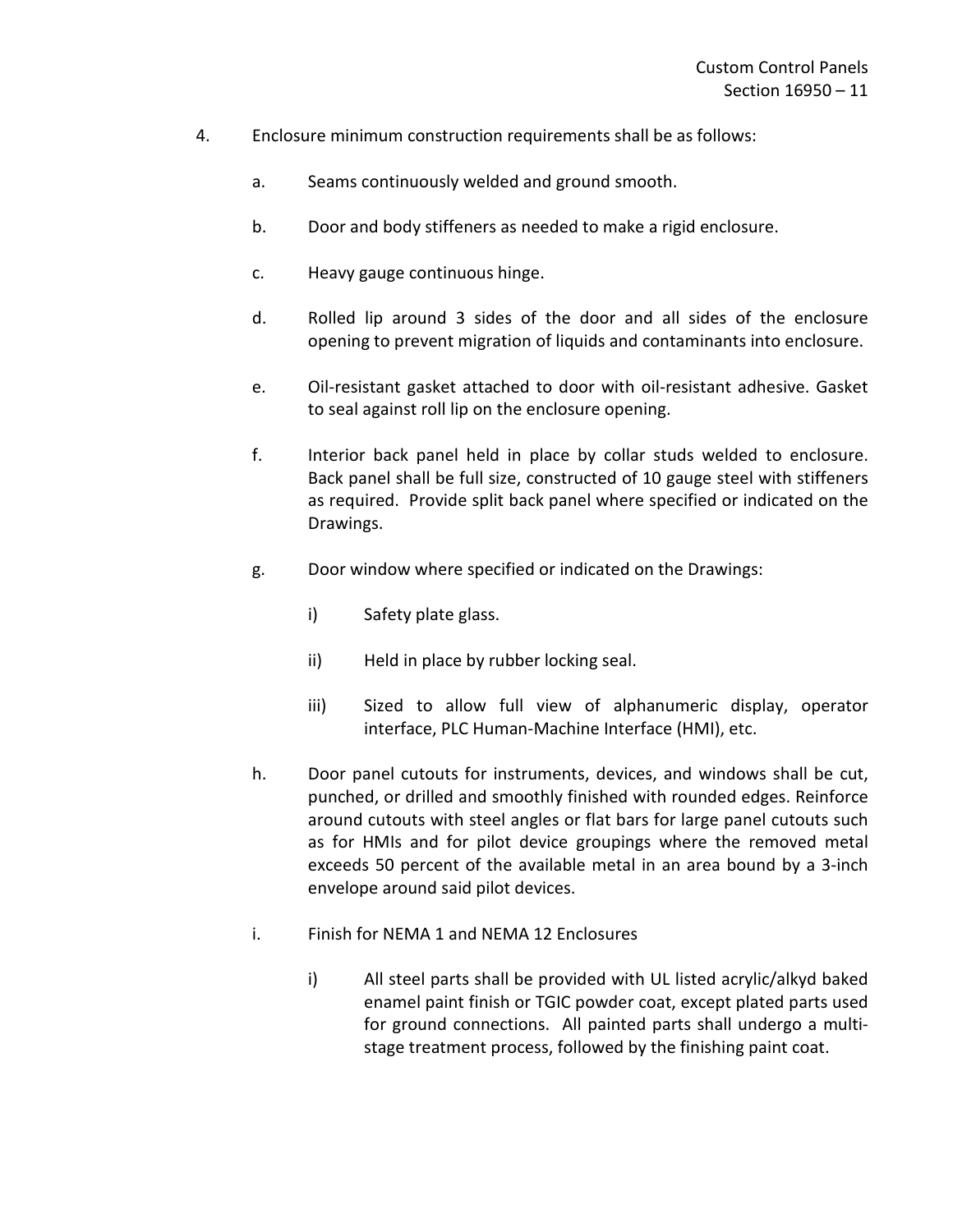- ii) Pre-treatment shall include:
	- a) Hot alkaline cleaner to remove grease and oil.
	- b) Iron phosphate treatment to improve adhesion and corrosion resistance
- iii) The paint shall be applied using an electro-deposition process to ensure a uniform paint coat with high adhesion.
- iv) The standard paint finish shall be tested to UL 50 per ASTM B117 (5% ASTM Salt Spray) with no greater than 0.125 inch loss of paint from a scribed line.
- v) Paint color for enclosures shall be #49 medium light gray or #61 dark gray per ANSI Standard Z55.1 (60-70 gloss) on all exterior surfaces, unless specified otherwise. All unit interior surfaces shall be painted white for better visibility inside the unit.
- vi) Panels that are in the same room as motor control centers switchboards, etc. shall be of the same color as the motor control center or switchboards so that the control panel blends into the lineup.
- j. Manufacturer's standard gauge steel.
- k. Each door to have a three-point latching mechanism and padlocking handle with rollers on the ends of the latch rods.
- l. Print pocket inside door which shall be furnished with final as-built wiring diagrams and all applicable manufacturer warranties.
- m. Heating and cooling per Part 1.05.D and Part 2.04 herein.
- n. Heavy duty lifting eyes for all free standing panels.
- o. Free standing, wall mount, or with floor stands or legs as indicated on the Drawings.
- p. With flange mounted, disconnect for incoming power.
- q. Hinges: steel piano-type running full length of doors.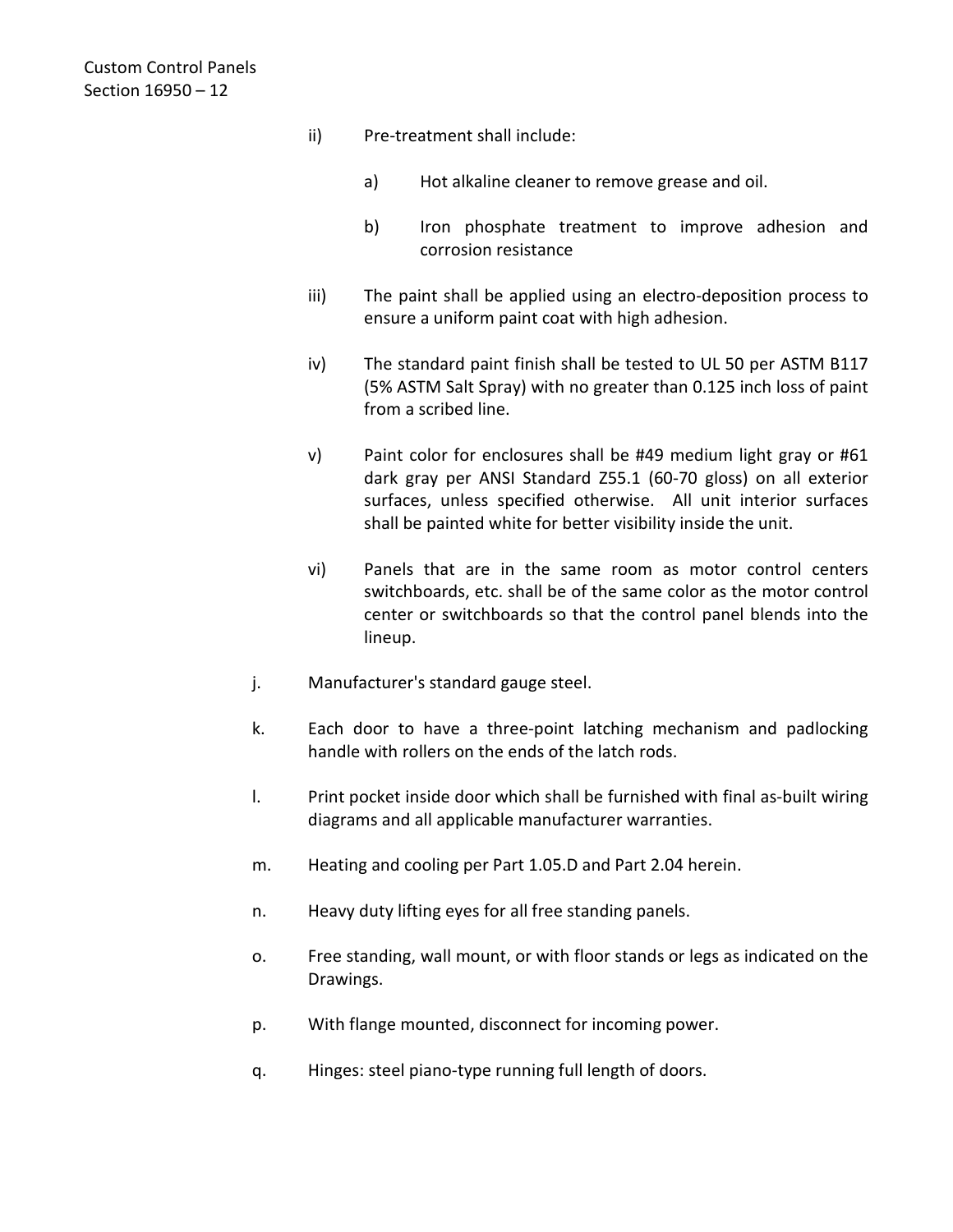- r. Copper ground bus bar 1/4-inch x 1-inch with solderless connectors for all equipment grounds.
- s. Bonding and grounding kit, including all cable and mounting hardware required to ground equipment to the door and body of the enclosure.

# B. Type NEMA 4X Enclosures for Outdoor and Indoor (Wet or Corrosive Locations) Installation

- 1. Unless specified otherwise, enclosures rated NEMA 4X shall be provided for all outdoor panels and indoor panels located in wet, corrosive areas.
- 2. NEMA 4X enclosures shall be designed to house electrical controls, terminals, and instruments and shall provide protection from dust, dirt, oil, water, and corrosion.
- 3. In general, NEMA 4X enclosures shall be constructed of stainless steel. NEMA 4X enclosures constructed of non-metallic fiberglass reinforced polyester resin shall be provided only where specifically indicated on the Drawings or specified in individual specification sections for packaged equipment systems.
- 4. Minimum construction requirements for stainless steel enclosures shall be as follows:
	- a. Type 316 stainless steel, 14-gauge minimum.
	- b. Seams continuously welded and ground smooth.
	- c. Door and body stiffeners as needed to make a rigid enclosure.
	- d. Heavy gauge continuous hinge.
	- e. Rolled lip around three sides of the door and all sides of the enclosure opening to prevent migration of liquids and contaminants into enclosure.
	- f. Oil-resistant gasket attached to door with oil-resistant adhesive. Gasket to seal against roll lip on the enclosure opening.
	- g. Interior back panel held in place by collar studs welded to enclosure. Back panel shall be full size, constructed of 10 gauge steel with stiffeners as required. Provide split back panel where specified or indicated on the Drawings.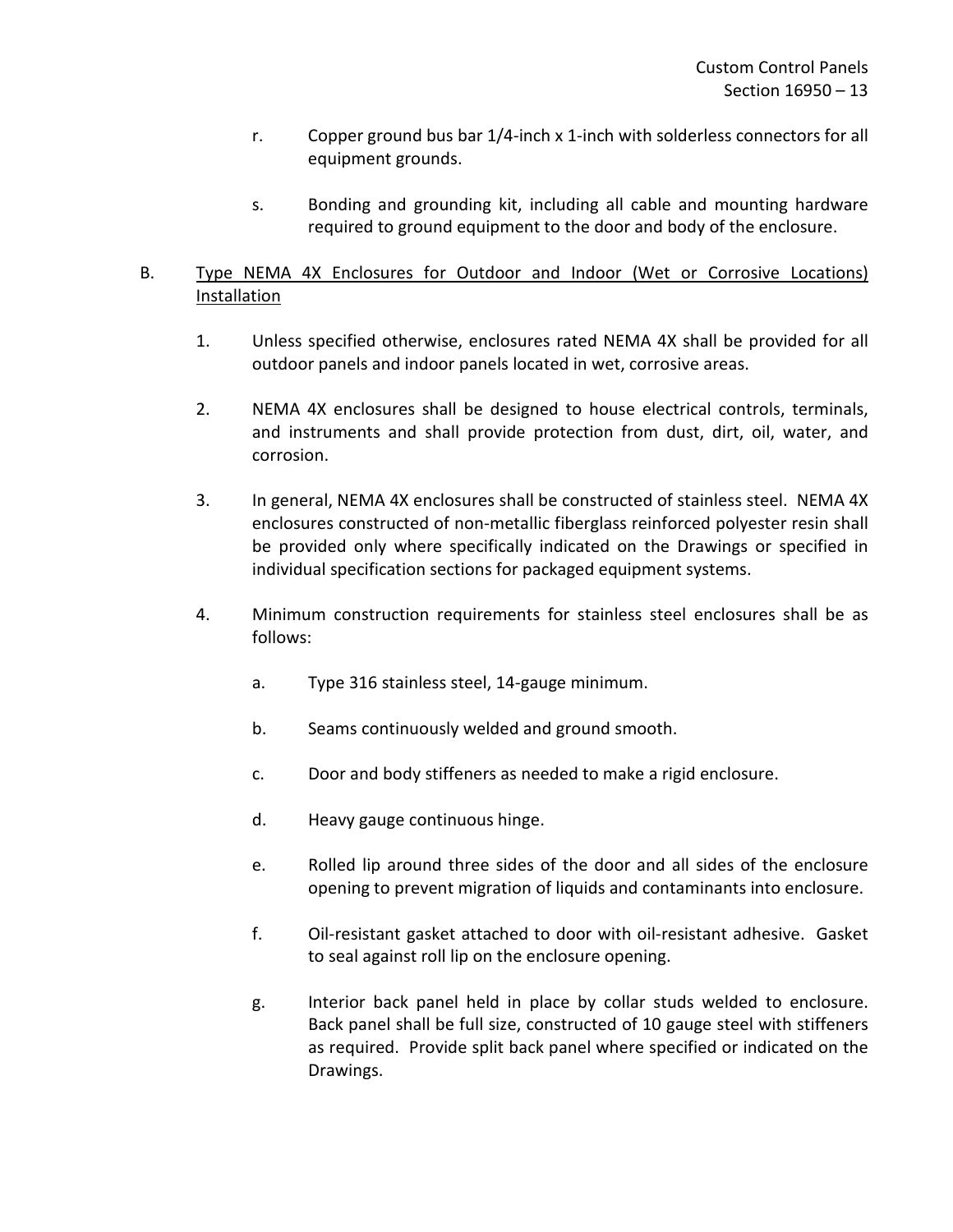- h. Unless specified otherwise or indicated otherwise on the Drawings, panels shall be provided with interior swing-out door for:
	- i) Mounting switches, lights, devices, and HMIs.
	- ii) A window shall be provided in the exterior door for view of interior lights, devices, and instruments if indicated on the Drawings.
- i. Door panel cutouts (exterior and swing-out doors) for instruments, devices, and windows shall be cut, punched, or drilled and smoothly finished with rounded edges. Reinforce around cutouts with steel angles or flat bars for large panel cutouts such as for HMIs and for pilot device groupings where the removed metal exceeds 50 percent of the available metal in an area bound by 3-inch envelope around said pilot devices.
- j. Door window where specified or indicated on the Drawings:
	- i) Safety plate glass.
	- ii) Held in place by rubber locking seal.
	- iii) Sized to allow full view of alphanumeric display, operator interface, PLC Human-Machine Interface (HMI), etc.
- k. Finish:
	- i) Stainless steel surfaces shall be unpainted and provided with a brushed finished.
	- ii) Interior steel parts shall be finished per Part 2.02.A.4.i herein. Finish paint color shall be white (60-70 gloss).
- l. Each door to have a three-point latching mechanism and padlocking handle with rollers on the ends of the latch rods.
- m. Print pocket inside door which shall be furnished with final as-built wiring diagrams and all applicable manufacturer warranties.
- n. Heating and cooling per Part 1.05.D and Part 2.04 herein.
- o. Heavy duty lifting eyes for all free standing panels.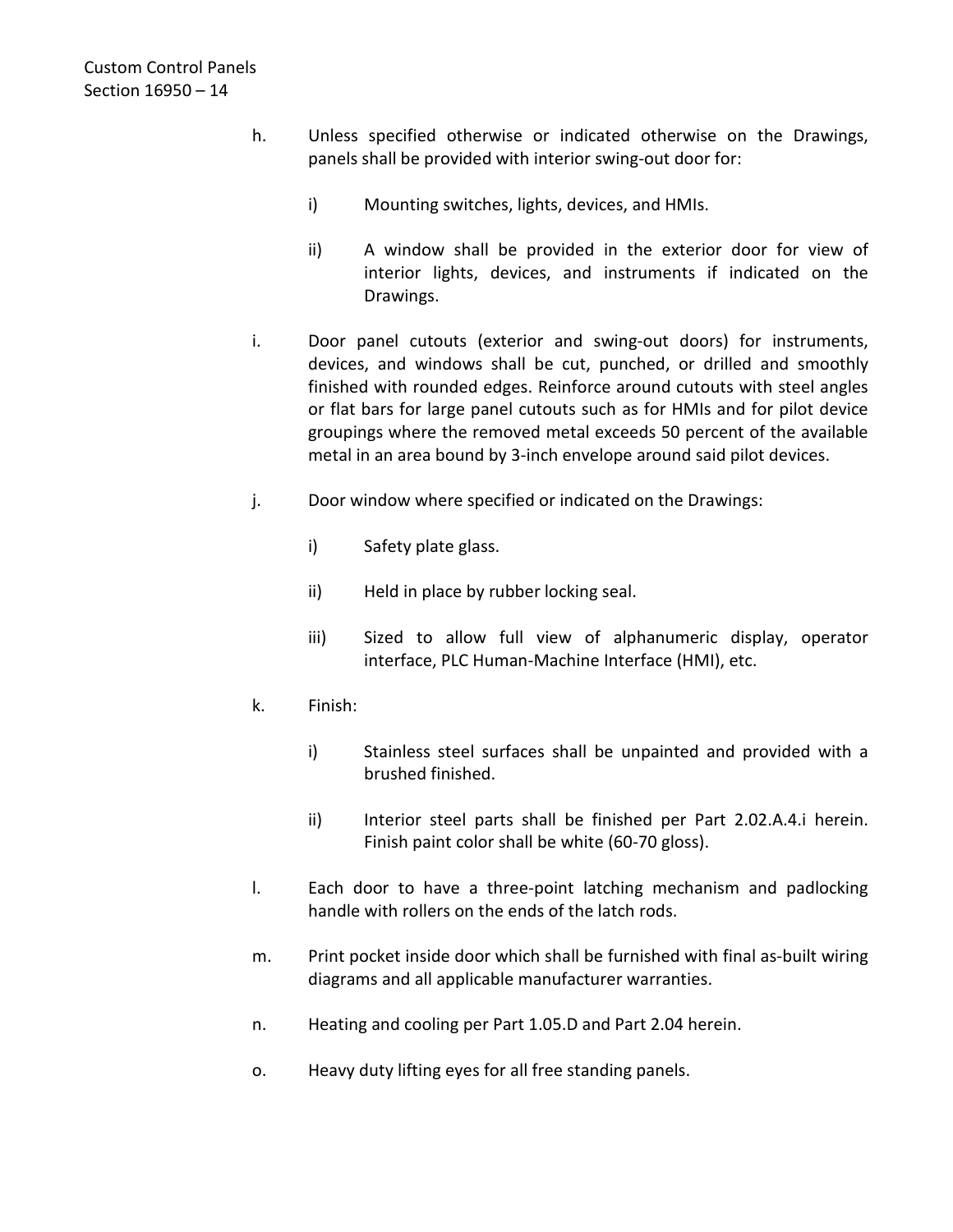- p. Free standing, wall mount, or with floor stands or legs as indicated on the Drawings.
- q. With flange mounted, disconnect for incoming power.
- r. Hinges: steel piano-type running full length of doors.
- s. Copper ground bus bar 1/4-inch x 1-inch with solderless connectors for all equipment grounds.
- t. Bonding and grounding kit, including all cable and mounting hardware required to ground equipment to the door and body of the enclosure.
- 5. Minimum construction requirements for non-metallic enclosures shall be as follows:
	- a. Shall meet the applicable requirements herein for stainless steel enclosures plus the following additional requirements.
	- b. Non-metallic enclosures shall be molded fiberglass reinforced polyester resin with plate steel reinforcing on the sides, top, and bottom. The fiberglass reinforced polyester resin shall meet the following minimum standards:
		- i) Minimum flexural strength of 29,000 psi per ASTM D790.
		- ii) Maximum water absorption of 0.07% per ASTM D570.
		- iii) Minimum tensile strength of 17,500 psi per ASTM D651.
		- iv) Heat distortion at 400ºF per ASTM D648.
		- v) Minimum specific gravity of 1.35 per ASTM D792.
		- vi) Minimum dielectric strength of 400 V/mil per ASTM D149.
		- vii) Minimum arc resistance of 180 seconds per ASTM D495.
		- viii) Flammability of 94V-O per ASTM D3801 and UL-94.
	- c. All seams shall be sealed.
	- d. Hinges shall be constructed of fiberglass with no exposed metal parts.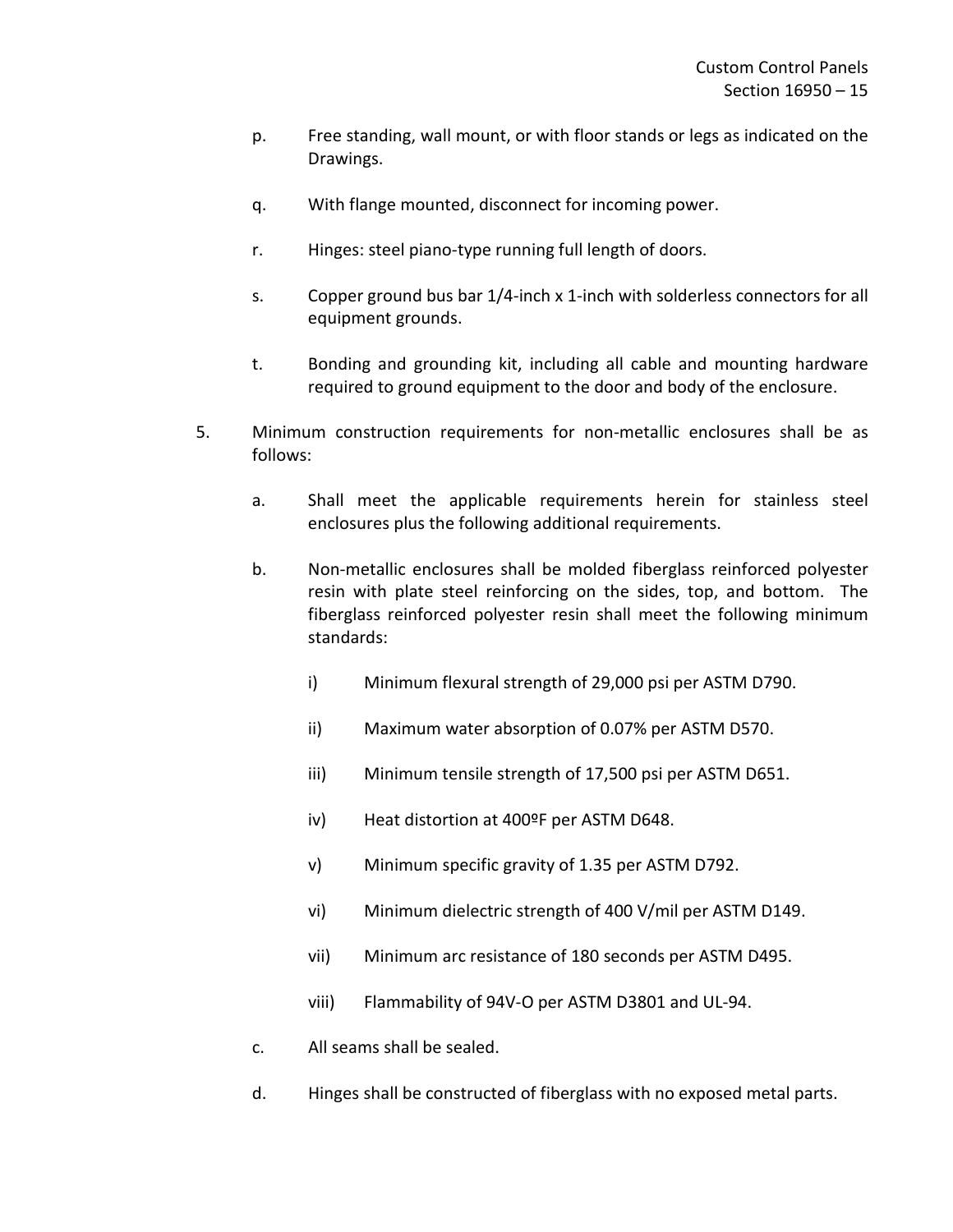- e. No exposed metal parts, except for captive stainless steel door screws which shall be replaceable.
- f. Provisions for mounting panels shall be an integral part of the enclosure whether by way of internal mounting channels welded to the interior or by way of spot-welded collar studs.
- g. Panel exterior gelcoat shall be UV light resistant and shall be light gray in color.
- h. Each panel shall be provided with a stainless steel door hasp suitable for padlocking.
- i. Enclosure mounting panels shall be constructed of 1/4" thick (minimum) aluminum plate with rounded corners and no sharp edges. Aluminum shall be provided with a uniform brushed finish.

## <span id="page-17-0"></span>**2.03 ENCLOSURE LIGHTS AND RECEPTACLES**

- A. Each control panel shall be provided with LED lighting fixtures of sufficient size and quantity to provide 50 foot-candles of illumination within the panel. The lighting fixtures shall be horizontal LED tube type fixtures and shall be mounted to the top of the enclosure. The light fixtures shall be wired to a UL-approved switch mounted inside the panel.
- B. Each control panel shall be provided with a duplex, 120VAC, 15A, 3-wire grounded GFCI type convenience receptacle.
- C. The light fixture(s) and receptacle shall be provided with power by a control transformer in the panel or by a separate 120 VAC circuit, if indicated on the Drawings.

# <span id="page-17-1"></span>**2.04 ENCLOSURE HEATING AND VENTILATION**

- A. Control panel enclosures shall be provided with heating and ventilation designed by the manufacturer to meet the following requirements and Part 1.05.D herein.
	- 1. Space heaters shall be provided to prevent condensation. Space heaters shall operate on 120 V, 60 Hz power. Adjustable line voltage thermostats shall be provided for controlling the space heaters.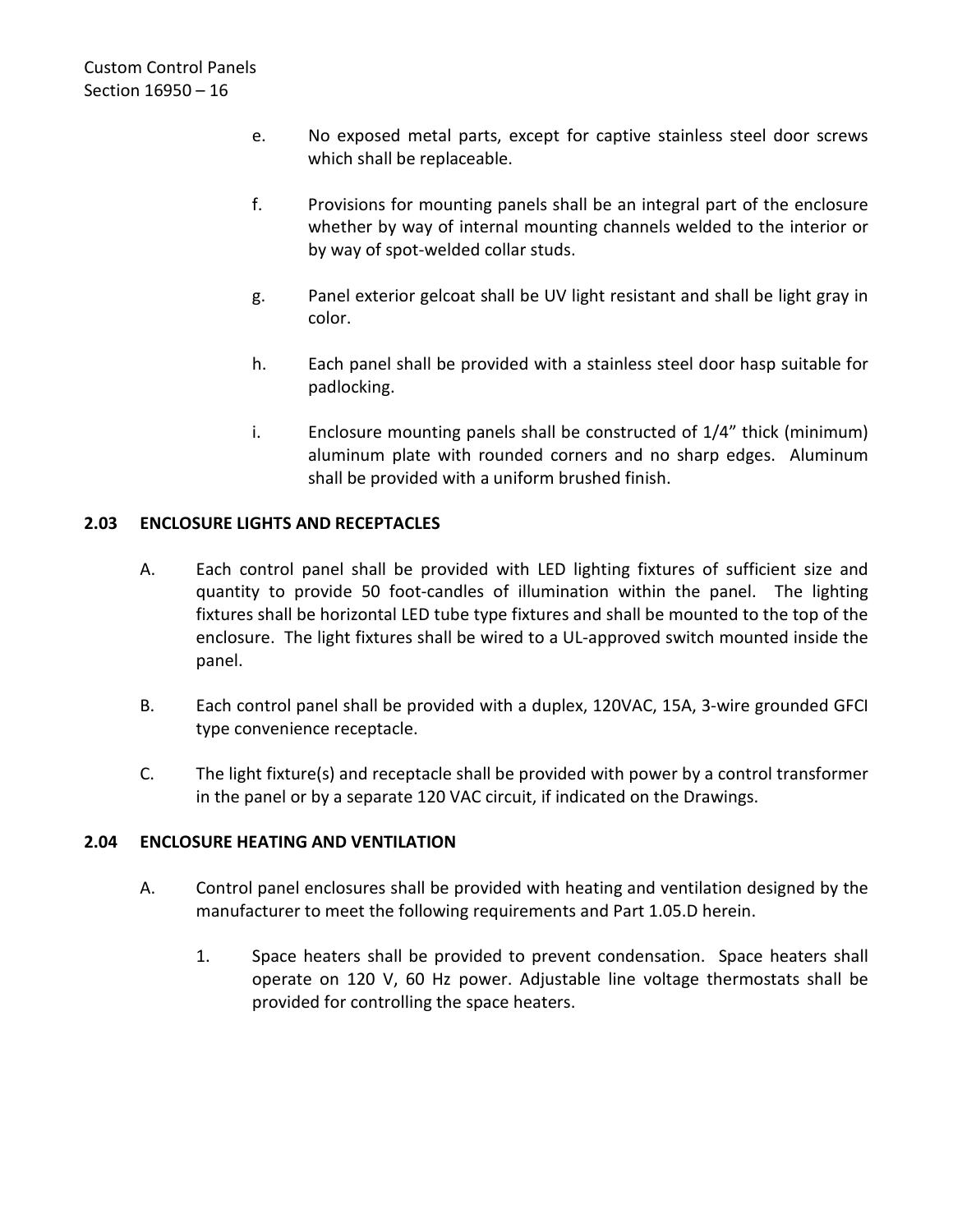- 2. Non-forced air and forced air ventilation cooling shall be provided as required to maintain the required temperature of the housed equipment. Forced air ventilation shall be provided with supply fans mounted at the bottom of each enclosure section. The bottom door fans shall force fresh air into the enclosure to create a positive internal air pressure; and thereby, forcing out dirt and contaminants, and moving warm air out through ventilation louvers mounted at the top of the doors. A line voltage thermostat shall control the fans based on the panel internal temperature. Door interlock switches shall be provided to turn the fans off when the door is opened.
- 3. Supply fans shall be provided with air intake openings equipped with fixed louvers and washable aluminum mesh filters.

Ventilation air shall be exhausted through fixed, louvered openings equipped with washable aluminum mesh filters.

Air supply and exhaust openings shall be sized by the control panel manufacturer for the air flow required to maintain the proper inside temperature. All air filters shall be provided with interior door mounted frames allowing easy removal for cleaning.

- B. Where necessary or where specified elsewhere, control panels shall be provided with air conditioning to maintain the required temperature for the housed equipment. Control panel air conditioning units shall be provided in accordance with the following requirements:
	- 1. The air conditioning system shall provide closed-loop cooling and shall be sized by the control panel manufacturer based on: heat generated from all panel equipment and auxiliary components operating at full rated capacity, and said equipment operating under maximum ambient temperature conditions.
	- 2. Unless specified otherwise, air conditioning unit shall operate on 115 V or 230 V, single phase, 60 hertz power supplied by the control panel.
	- 3. Air conditioning unit shall be provided with: 16-gauge (minimum) welded steel framework, an efficient and quiet rotary compressor, built-in condensate evaporator, HFC environment friendly refrigerant, and additional corrosion protection for all aluminum, copper, and ferrous metal surfaces.
	- 4. Air conditioning units for indoor control panels shall be furnished with built-in digital temperature controllers. Air conditioning units for outdoor control panels shall be furnished with remote temperature controllers mounted inside the control panel enclosure in an accessible and visible location.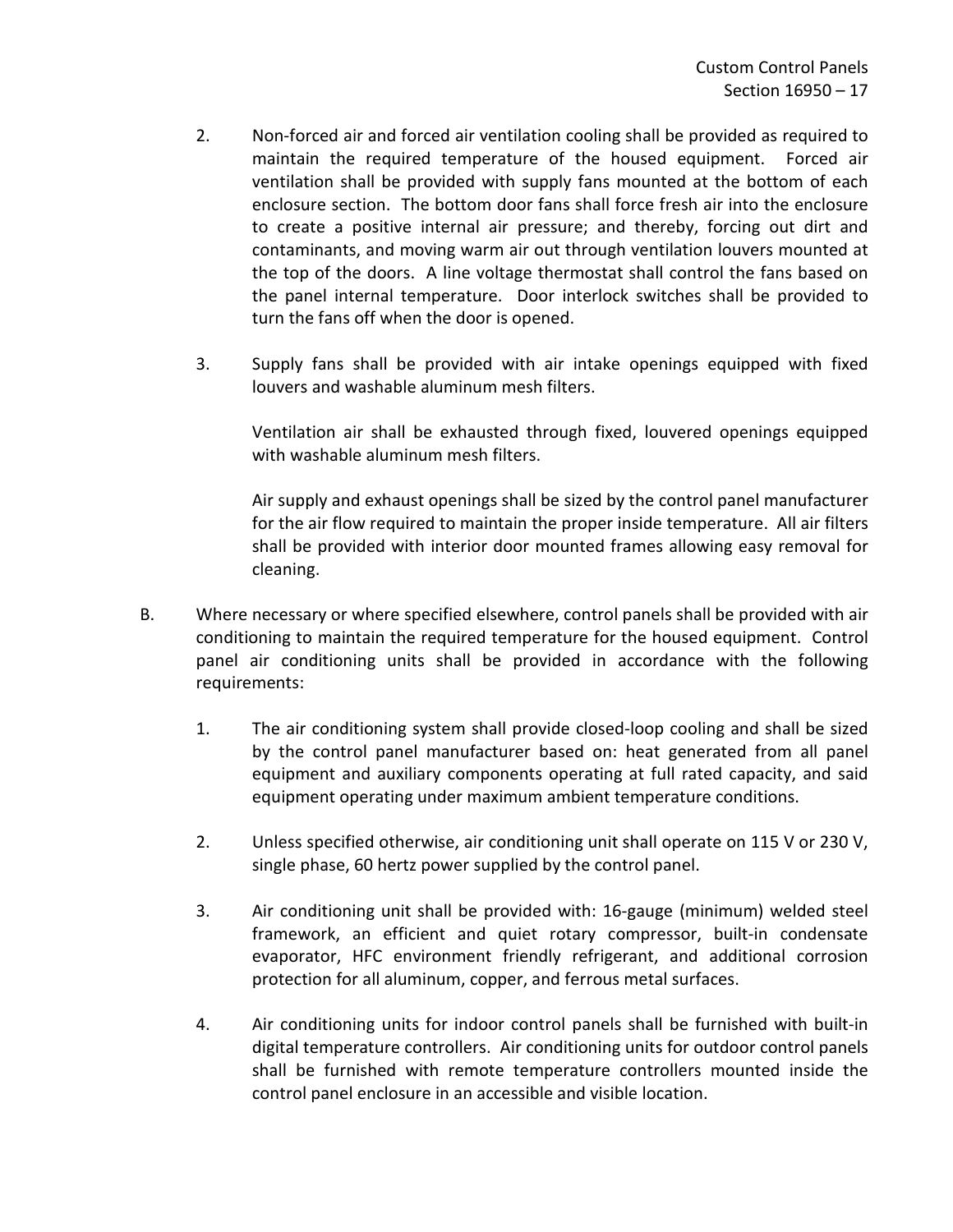- 5. Unless indicated otherwise on the Drawings, the air conditioning unit shall be designed to mount on the side of the control panel enclosure while maintaining NEMA Type 12, 4, or 4X integrity, and shall be furnished with a gasket kit at the interface between the enclosure and air conditioner. Air conditioning units mounted to NEMA Type 4X stainless steel enclosures shall be constructed of stainless steel.
- 6. Air conditioning unit shall be constructed to allow easy access for maintenance, including easy pull-out air filters. A minimum of three (3) spare replacement air filters shall be provided with each air conditioning unit.
- 7. Air conditioner units shall be UL listed, and shall be as manufactured by Ice Qube, Inc., or equal.
- C. Control power transformers with primary and secondary fuse protection shall be provided as required for proper operation of the enclosure heating and ventilating equipment, unless Drawings show otherwise. Supply voltage shall be 120 VAC and 60 Hz. Separate line voltage thermostats shall be provided for heating and cooling.

## <span id="page-19-0"></span>**2.05 CONTROL DEVICES AND COMPONENTS**

## A. Control Transformers

If incoming power supply as shown on the Drawings is other than 120 VAC, each control panel shall be provided with a control transformer. Control transformers shall comply with the following requirements:

- 1. Each control transformer shall be rated 480/120 V or 240V/120V single phase, 2 wire, 60 Hz, and shall conform to the applicable requirements of NEMA ST 1. The transformer shall have adequate volt-ampere capacity for all connected control function loads indicated, plus an additional 20 percent capacity. Transformer capacity shall be increased as required for any additional noncontrol function loads, such as condensation heaters, ventilation fans, or air conditioning.
- 2. Each control transformer shall be feed from the load side of the panel or motor controller disconnect. Control transformers rated 480/120 V shall be provided with two primary fuses rated to interrupt 50,000 A (minimum) at 600 V. One transformer secondary lead shall be provided with a time delay, slow-blow fuse rated to interrupt 10,000 A at 250 V, and the other secondary lead shall be grounded. All fuses shall be provided with blown fuse indicators.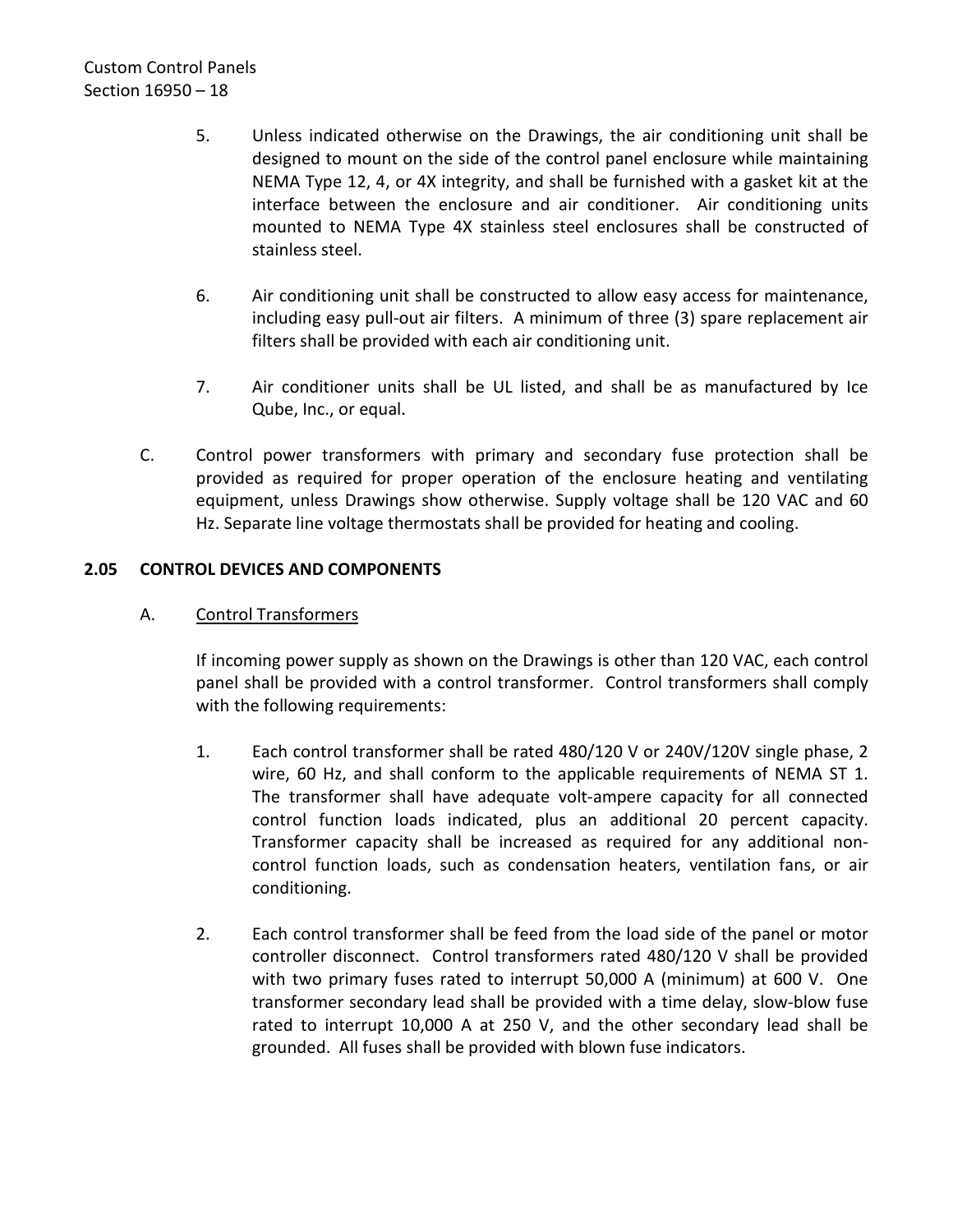Where control circuit power is provided from a source other than a unit transformer (e.g. a lighting panel circuit breaker), the motor controller disconnect shall include an electrical interlock for disconnection of externally powered control circuits.

# B. Control Relays

Control relays shall be general purpose, electrically operated, magnetically held, plug-in blade or pin style with DIN rail mountable socket and LED indicator. Control relays shall be UL listed with 10 A rated contacts (thermal continuous current at 120 VAC), and shall be provided with 120 VAC coils, unless specified otherwise. Number of poles and pole arrangement shall be as indicated on the Drawings and as specified herein. Control relays shall be as manufactured by Allen-Bradley, IDEC, OMRON, Potter-Brumfield, or equal.

## C. Time Delay Relays

Time delay relays shall be general purpose, multi-range, multi-function plug-in blade or pin style with DIN rail mountable socket and LES indicators (timing and timed out). Time delay relays shall be provided with multiple programmable timing ranges (0.5 sec to 24 hours, minimum) and multiple operating modes. As a minimum, relay operating modes shall include: on-delay, off-delay, repeat cycle off start, repeat cycle on start, and signal on/off delay. Time delay relays shall be UL listed with 5 A rated contacts (thermal continuous current at 120 VAC) non-inductive load, and shall be provided with 120 VAC coils, unless specified otherwise. Number of poles, pole arrangement, and maximum timing adjustment shall be as indicated on the Drawings and as specified herein. Time delay relays shall be as manufactured by Allen-Bradley, IDEC, OMRON, Potter-Brumfield, or equal.

## D. Elapsed Time Meters

Elapsed time meters shall be electromechanical, NEMA Type 4X rated, with rectangular or round case suitable for flush panel mounting. Each meter shall have 6-digit (minimum) registers with counter numbers at least 3 mm high, and shall be nonresetable. White counter numbers on black backgrounds shall provide hour indication with the last digit in contrasting colors to indicate tenths of an hour. Each meter shall operate on 120 VAC input power. Elapsed time meters shall be as manufactured by Eaton, Honeywell/Hobbs, or equal.

## E. Pilot Devices

1. Pilot devices consisting of pushbuttons, selector switches, pilot lights, and incidental items shall be as manufactured by Allen-Bradley, Eaton/Cutler Hammer, or Schneider/Square D (no substitutes).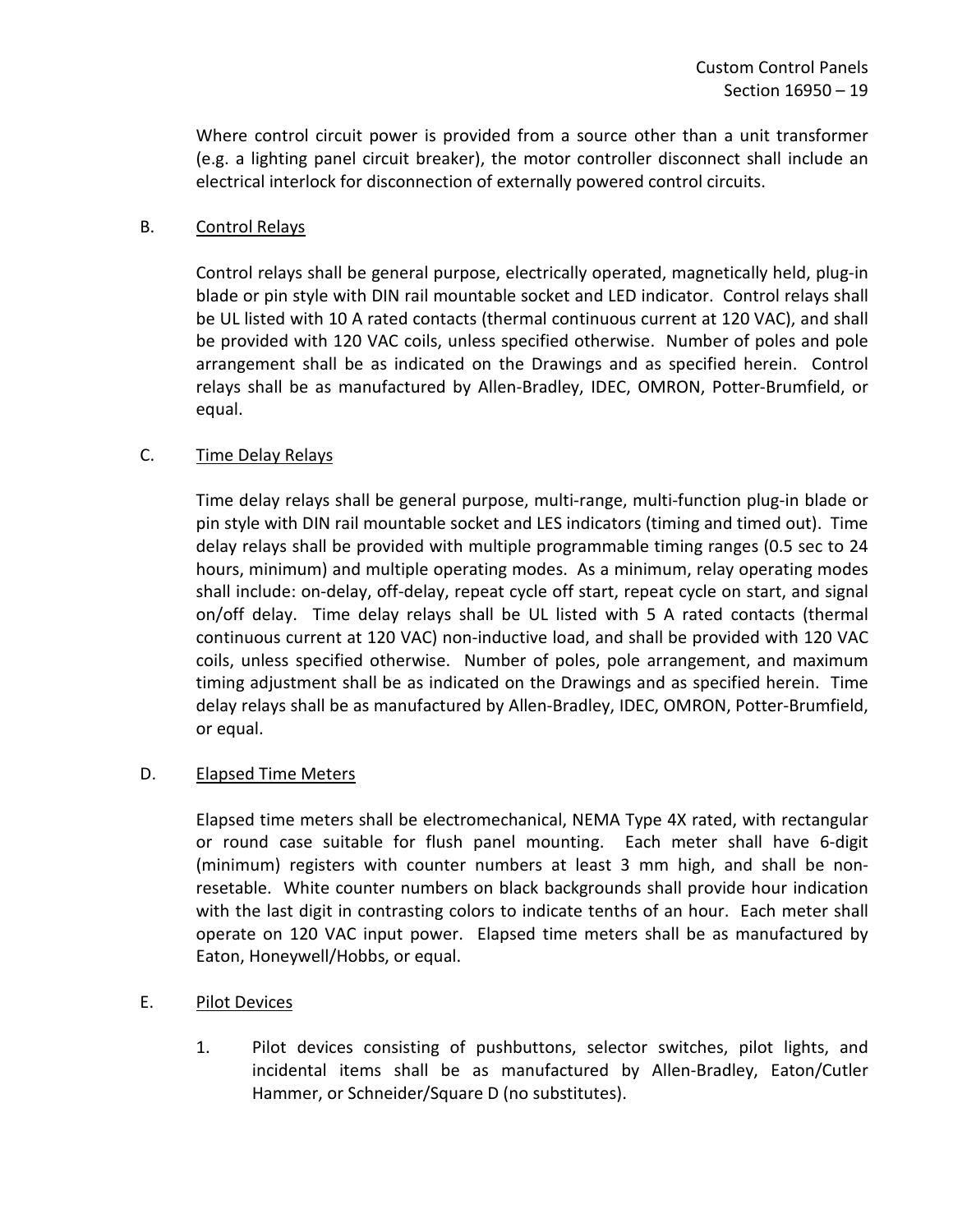- 2. Pilot devices shall be suitable for mounting on MCCs, switchgear, control panels, and control stations. Pilot devices shall be 30.5 mm, NEMA Type 4/13 with cast metal bases, chrome-plated octagonal mounting nuts, and legend plates.
- 3. Contact blocks shall have AC contact ratings of NEMA A600, 10 A with silver contacts for corrosion resistance and clear side plates for contact inspection.
- 4. Pushbuttons and switch knobs shall be heavy duty plastic. Unless indicated otherwise on the Drawings, switch knobs shall be black and pushbuttons shall colors shall be as follows:

| Color          | <b>Function</b>           | <b>Examples</b>           |
|----------------|---------------------------|---------------------------|
| Red            | Emergency Stop, Stop, Off | Emergency Stop button,    |
|                |                           | Master Stop button, Stop  |
|                |                           | of one or more motors     |
| Yellow (Amber) | Return, Emergency Return, | Return of machine to safe |
|                | Intervention (suppress    | position, override other  |
|                | abnormal conditions)      | functions previously      |
|                |                           | selected                  |
| Green          | Start-On                  | General or machine start. |
|                |                           | Start of cycle or partial |
|                |                           | sequence.                 |
| <b>Black</b>   | No specific function      | Permitted to be used for  |
|                | assigned                  | any function except for   |
|                |                           | those listed above.       |

5. Pilot light devices shall be push-to-test type and shall be provided with LEDs and transformers suitable for operation on 120 VAC power. Pilot light lenses shall be shatter resistant plastic. Unless indicated otherwise on the Drawings, pilot light lens colors shall be as follows:

| Color          | <b>Function</b>         | <b>Examples</b>              |
|----------------|-------------------------|------------------------------|
| Red            | Fail or Alarm (abnormal | Indication that a protective |
|                | condition requiring     | device has stopped the       |
|                | immediate attention)    | machine, e.g. overload       |
| Yellow (Amber) | Warning (marginal       | Some value (e.g. pressure)   |
|                | condition, change or    | is approaching its           |
|                | impending change of     | permissible limits.          |
|                | conditions)             | Overload permitted for a     |
|                |                         | limited time. Ground fault   |
|                |                         | indication.                  |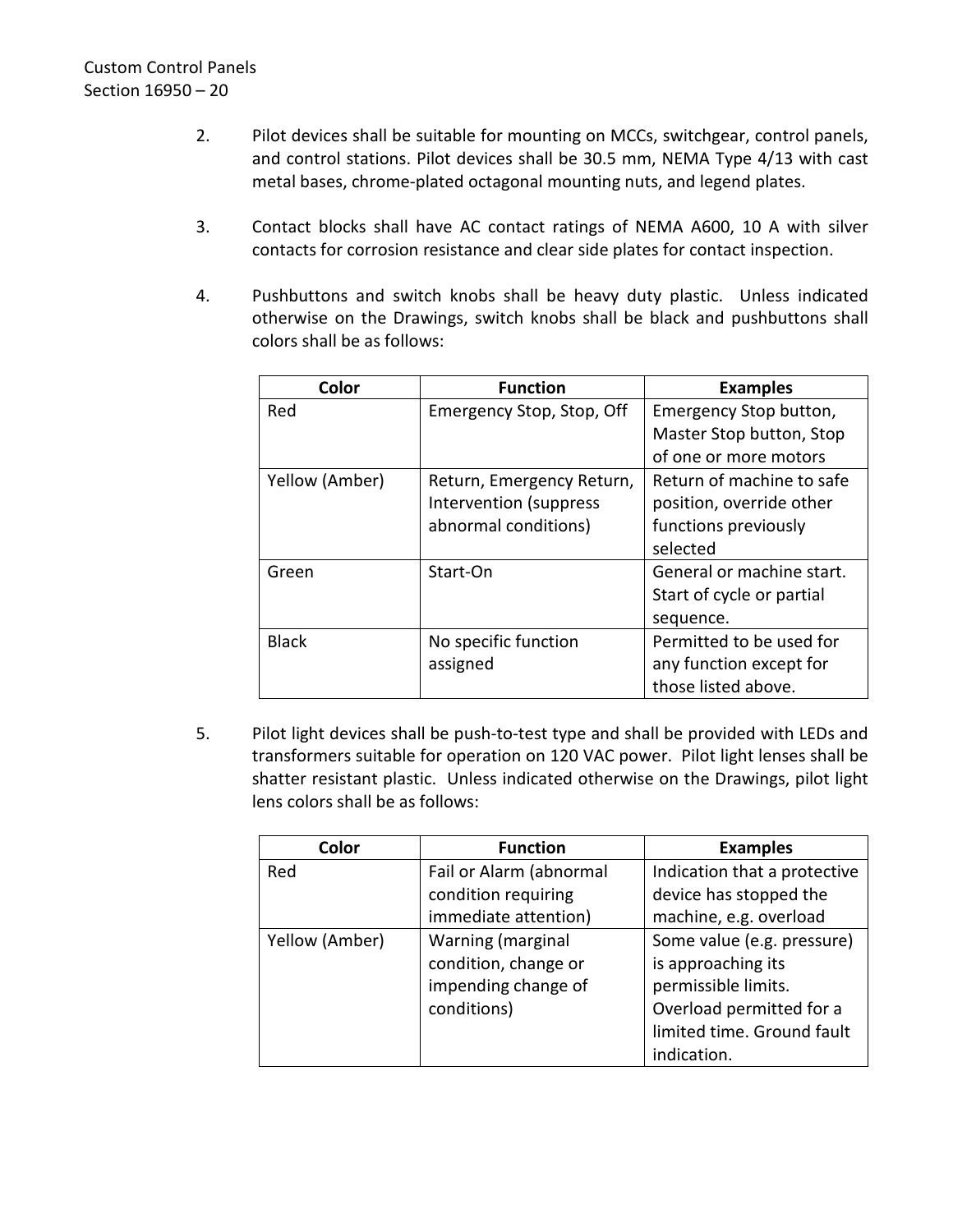| Color | <b>Function</b>        | <b>Examples</b>          |
|-------|------------------------|--------------------------|
| Green | Machine Ready, Machine | Machine ready for        |
|       | Running, Safety        | operation with all       |
|       |                        | conditions normal.       |
|       |                        | Machine run.             |
| White | Normal Condition,      | Normal pressure. Control |
|       | Confirmation           | power on.                |

## F. Mounting of Instruments

- 1. Provide cutouts, and door mount all instrument items indicated on the Drawings or specified to be panel mounted, including any instruments specified to be furnished by other vendors but installed in panel (if applicable).
- 2. Mount, behind panel doors, other instrument accessory items as required and/or specified.
- 3. The rear of panel mounted equipment shall be installed with due regard to commissioning adjustments, servicing requirements and cover removal.
- 4. Spare space shall be kept clear of wiring, etc. to give maximum space for future additions.

## G. Door Mounted Device Shield

Provide a clear acrylic glass (Plexiglass) shield to cover back of door mounted devices (lights, switches, OIT, etc.). Plexiglass shield shall be 1/8" thick and shall be mounted to the panel door (outer door and/or inner swing-out door) with 1/4" diameter stainless steel bolts and spacers between back of panel door and Plexiglass shield. Bolts and spacers shall be provided at shield corners and along shield edges as necessary to provide a rigid shield.

## H. Terminals and Power Supplies

All terminals and power supplies shall be as manufactured by Phoenix Contact (no substitutes).

1. Provide terminal blocks for all incoming and outgoing control wires. Unless indicated otherwise on the Drawings, mount terminal blocks vertically. Wire and mount terminal blocks so that internal and external wiring do not cross over the terminals. No more than two conductors shall be terminated at each terminal connection.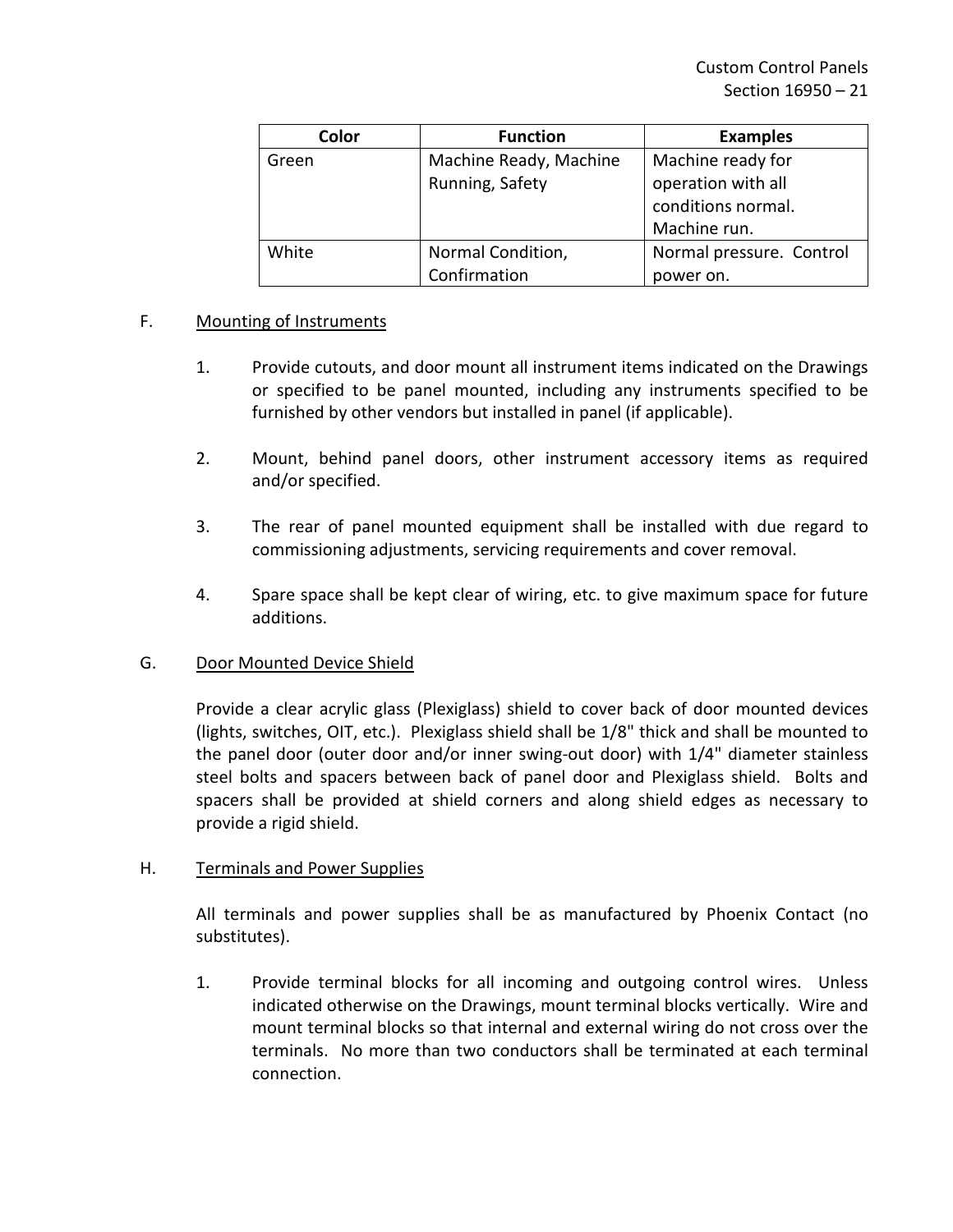- 2. Field wiring shall terminate on the "field side" of the terminal blocks. Do not connect internal panel wiring to the "field side" of the terminal blocks. Do not connect field wiring to the "panel side" of the terminal block.
- 3. Unless specified otherwise, all field wiring shall be connected to fused terminal blocks, including input and output terminals to and from PLCs. PLC loop powered analog signals shall be connected to two-level, non-fused terminal blocks.
- 4. Terminal blocks shall be modular, rail mounted, rated at 20 amperes, 600 volts capable of terminating wire sizes 12 through 24 AWG and constructed of polyamide thermoplastic. Terminal blocks shall be UL listed in accordance with UL 486A and 1059. All current carrying parts shall be made of copper or brass electroplated with tin/lead. Terminal connection shall be a screw clamp pressure plate connection, designed such that the clamping screw does not clamp the screw directly to the wire.
- 5. Provide symmetrical steel assembly rails, end brackets, jumper bars, and other accessories as required for a complete terminal block assembly.
- 6. Terminal blocks shall be consecutively numbered from top to bottom with preprinted marking tags. Tags shall be white polyamide and hot printed with black symbols so that the print is permanent.
- 7. Specific model terminal blocks shall be as follows:
	- a. Phoenix Contact Terminal Block, Single-Level, Non-Fused, Model UK5N
	- b. Phoenix Contact Terminal Block, Two-Level, Non-Fused, Model UKKB5
	- c. Phoenix Contact Terminal Block, Fused, Model UKK5-HESILED
	- d. Phoenix Contact End Cover, Model D-UKKB3/5
	- e. Phoenix Contact Clamp, Model E/UK1.

Alternate model terminal blocks or terminal blocks from other manufacturers are not acceptable.

I. Power Supplies

Unless specified otherwise, power supply shall be Phoenix Contact Power Supply AC-DC 24V @ 2A 85-264V In, Enclosed DIN Rail Mount Mini Series, Model 2938730. Alternate model power supplies from other manufacturers are not acceptable.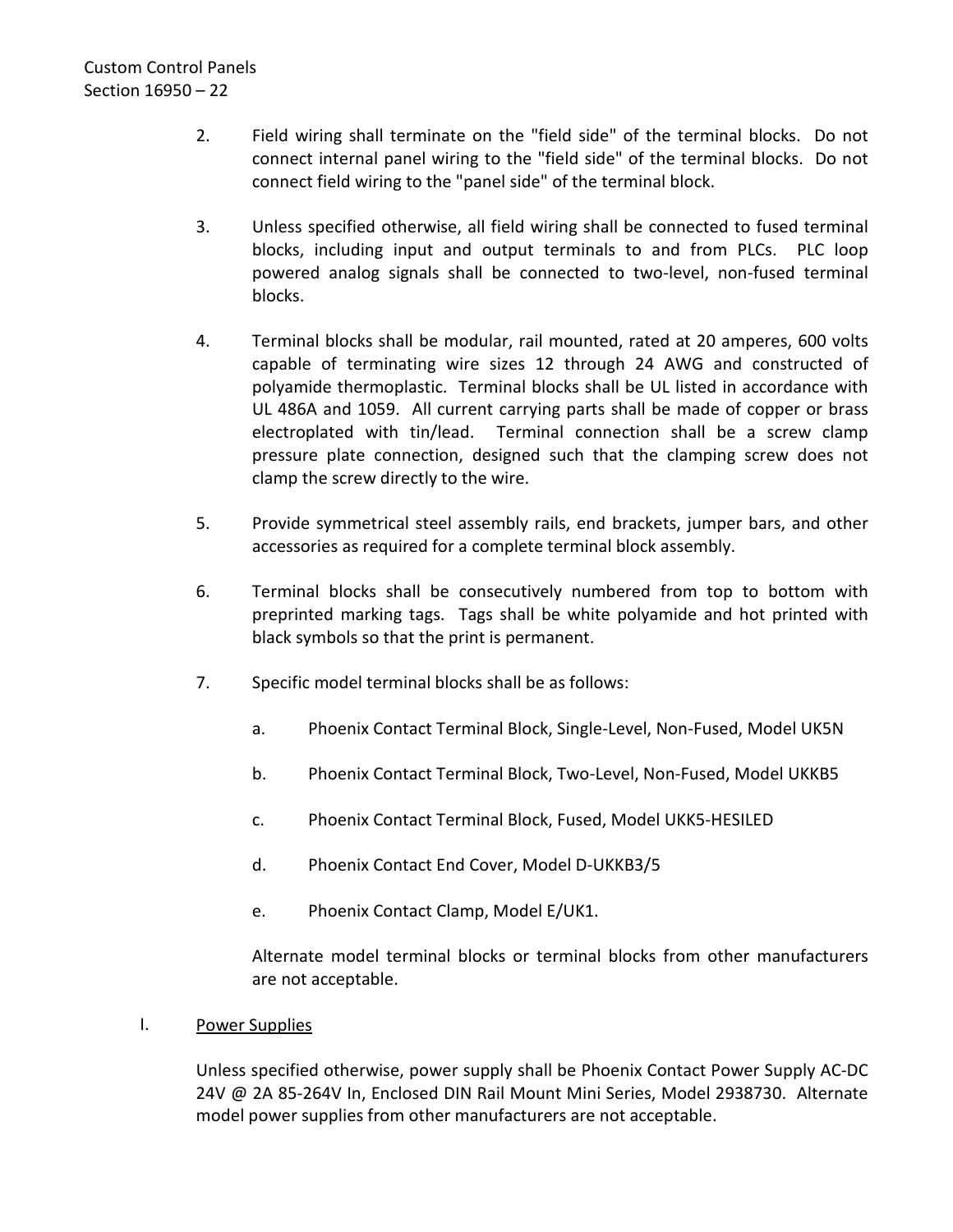#### <span id="page-24-0"></span>**2.06 MARKERS AND NAMEPLATES**

#### A. Markers

Each signal, control, alarm, and indicating circuit conductor connected to a given electrical point shall be designated by a single unique number, which shall be shown on all manufacturer shop drawings. These numbers shall be marked on all conductors at every terminal. Conductor markers shall be pre-printed white identification tags with clear heat shrinkable tubing. Heat shrinking of the identification tags and clear tubing shall be in accordance with manufacturer's specifications.

- 1. Conductor identification tags shall be in accordance with the following requirements:
	- a. The conductor identification tags shall consist of heat shrinkable flame retarded identification sleeves that fit tightly over the conductor or cable to be marked. Identification sleeves shall be made of a seamless crosslinked polyolefin with a 3 to 1 shrink ratio.
	- b. The conductor identification tag system shall be UL recognized to Standard 224, MIL-M-81531. Identification tags shall be smear resistant prior to shrinking and achieve a permanent mark when shrunk, without the need for permatizing equipment. Identification marks shall be legible after 20 eraser rubs and 30 solvent brush strokes.
	- c. Identification sleeves shall be seamless. Sleeves shall be resistant to common industrial fluids including Freon TF, Isopropyl Alcohol and Ethylene Glycol. Identification sleeves shall have a temperature range of -30ºC to 105ºC and a dielectric strength of 500 V/mil minute. The identification sleeves shall be suitable for indoor or outdoor use. The conductor identification tag system shall be as manufactured by Raychem/Kroy Cable Marking, or Brady-Permasleeve White Polyolefin (B-342), or equal. Heat shrinkable thermoplastic tags are not acceptable.
- 2. The conductor identification sleeves shall be provided with heat shrink clear tubing in accordance with the following:
	- a. To provide a long-term permanent marker in high ambient temperatures, a translucent (clear) shrink tube shall be placed over each wire marker (extending past both edges of adhesive wire marker) and heat shrunk.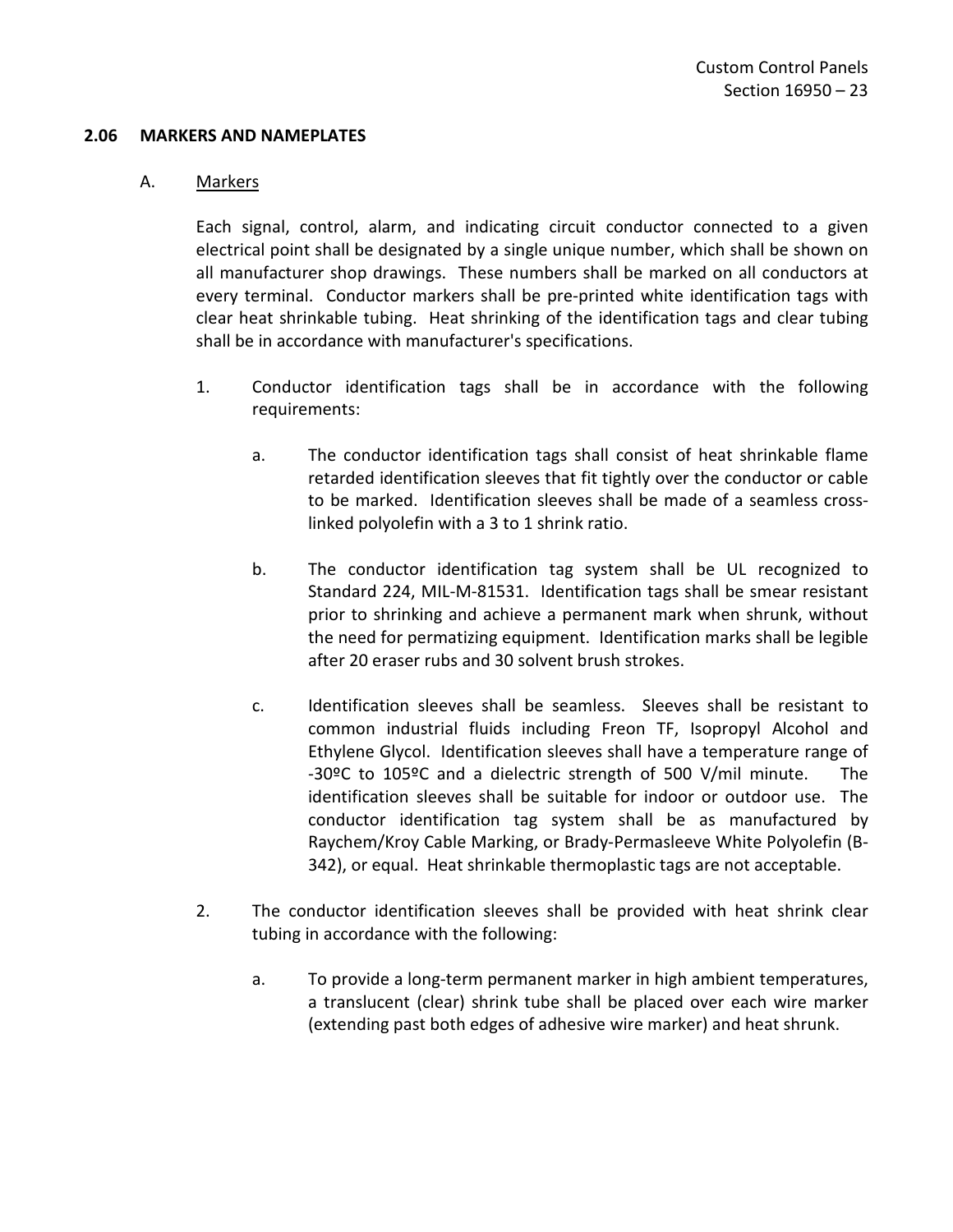b. The clear tube shall be suitable for high temperature performance, abrasion resistance and cut-through resistance and resistant to chemicals and solvents. The clear tubing shall meet the high temperature performance that meets or exceeds military industrial standards: MIL-1- 23053, Test C, with UL VW-1 ratings. Operating temperature range shall be -55ºC to 175ºC. Product shall be Kynar as manufactured by Raychem, or equal.

# B. Nameplates

- 1. Plainly and permanently identify control and power devices using the same identification as shown on the schematic diagrams. Show identification for devices inside the enclosure on a nameplate adjacent to, not on, the device.
	- a. Exception No. 1: Where the size or location of the devices make individual identification impractical, such as on electronic assemblies, use group identification.
	- b. Exception No. 2: Where panel layouts do not permit the mounting of identification nameplates adjacent to components, such as relays, place the permanent relay identification on the relay where it is plainly visible, and provide a second identification on the top of the panel wireway cover directly below the relay. Identify the wireway covers to show their proper location.
- 2. Identification nameplates for devices mounted inside and outside the control enclosure shall be one of the following:
	- a. Laminated phenolic for engraving stock; a minimum of 0.062 inch thick with black background and white lettering. Fasten nameplates with stainless steel drive screws, or the equivalent. Use permanent adhesives for attaching nameplates to wireway covers.
	- b. Stainless steel; a minimum of 0.031 inch thick for engraving stock or 0.012 inch thick for embossing stock. Fasten nameplates with stainless steel drive screws, or the equivalent.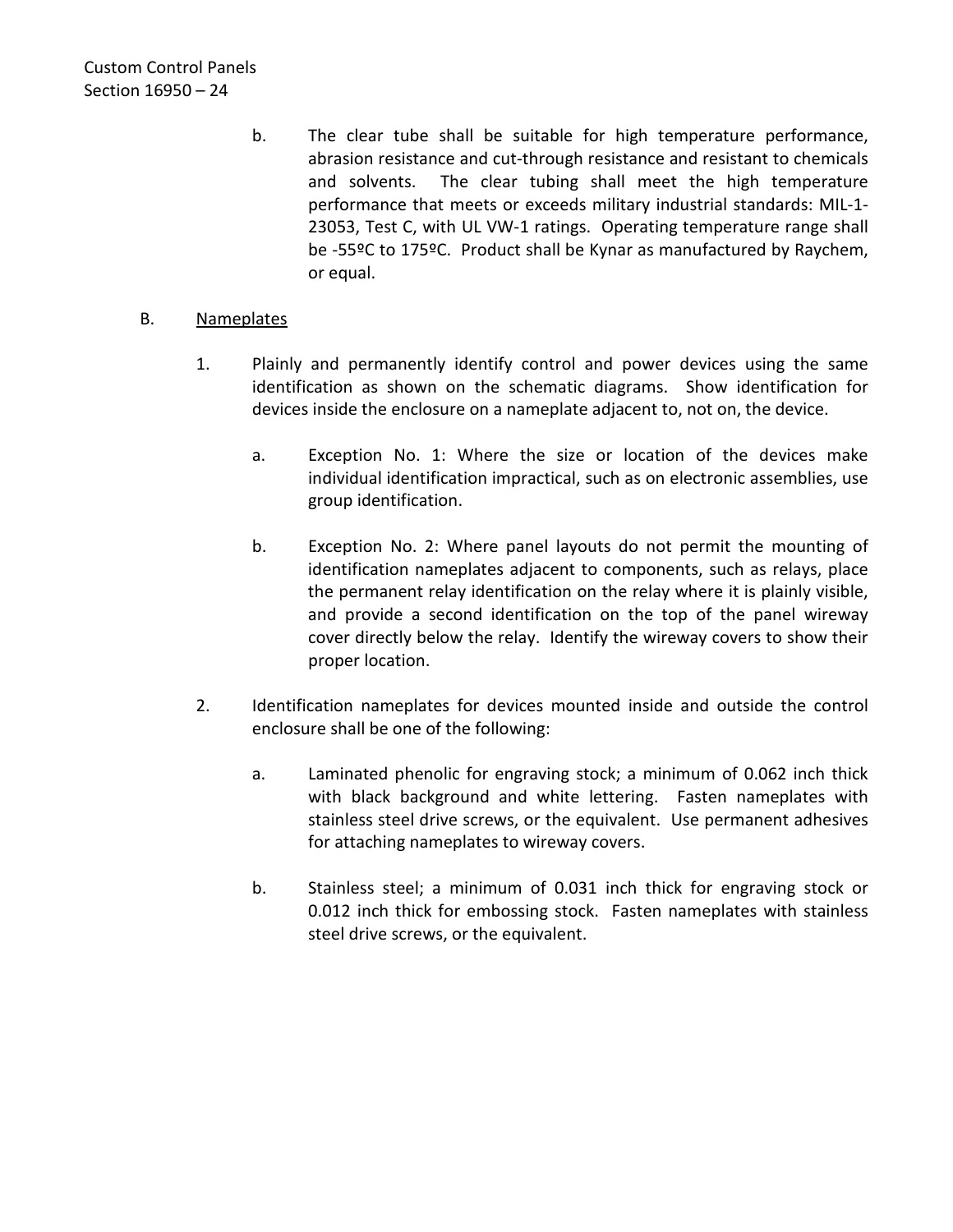## <span id="page-26-0"></span>**2.07 WIRING METHODS**

- A. Panel wiring shall be neatly contained in panel wireways, including incoming and outgoing field control wiring. Provide separate wireways for internal wiring and field wiring. Panelways shall be colored white for 240 VAC circuits and colored light gray for 120 VAC, restricted slot design, with matching snap on overs. Provide panelways with mounting holes and nylon "push" rivets for mounting. Panelways material shall be PVC or noryl. Panelways shall be as manufactured by Panduit, or equal.
- B. Provide minimum 2 inches of clearance between panelway and wire terminations to allow for clear viewing of wire identification marking.
- C. Wiring run to control devices on the front door shall be tied together at short intervals and secured to the inside front door with Panduit adhesive mounts. Mounts shall be Clincher adjustable releasable clamp type for wire bundles 0.69 inch in diameter or smaller, or AM2-C mounts with Uni-Ty releasable nylon cable ties for bundles larger than 0.69 inch in diameter. Mounts shall be attached to front panel with Eastman 910 adhesive, or equal.

## D. Signal and Control Circuit Wiring

- 1. Wire type and sizing:
	- a. Conductor shall be flexible stranded copper machine tool wire.
	- b. These shall be UL listed Type MTW flexible or Type SIS and shall be rated 600 volts.
	- c. Wires for instrument signal circuits and alarm input circuits shall be No. 14 AWG, minimum.
	- d. Wires connecting to PLC wiring arms shall be multiconductor No. 16 AWG, minimum.
	- e. All other wires, including shielded cables, shall be No. 16 AWG, minimum. Shielded cables shall be used for analog signals.
	- f. Wire insulation colors shall be as follows:
		- i) Control Wiring

| a) | <b>PLC</b> | Inputs (Status) $DI = Blue$ |
|----|------------|-----------------------------|
| b) | <b>PLC</b> | Outputs DO = Brown          |
| C) | 12VDC      | Positive = Red              |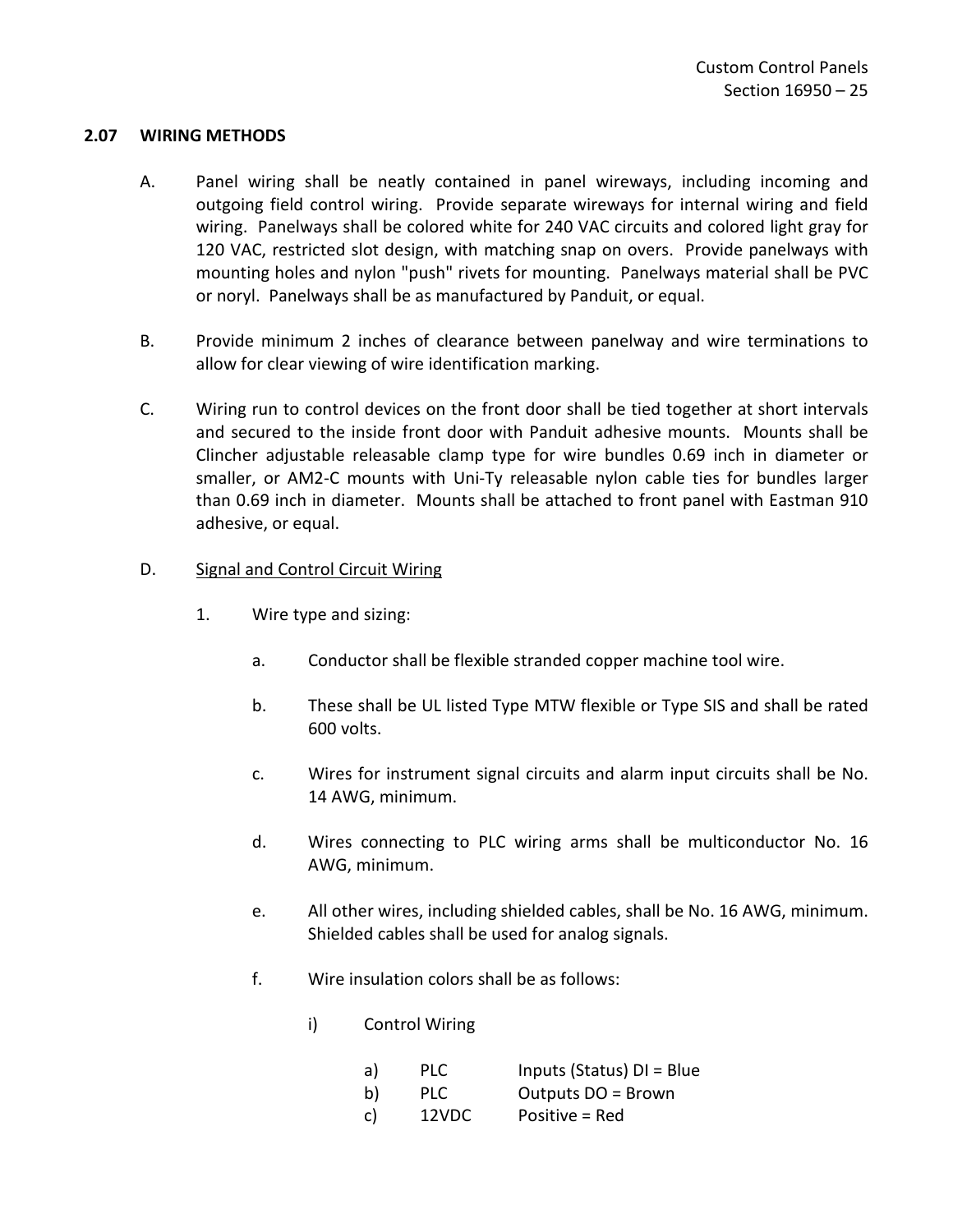Custom Control Panels Section 16950 – 26

- d) 12VDC Negative = Black
- e) 24VDC Positive = Yellow
- f) 24VDC Negative = Blue
- g) 120 VAC Positive = Red
- h) 120 VAC Negative = White
- i) 120VAC Switch Leg = Do not use Black, Red or Blue
- j) 480 VAC Switch Leg = Do not use Brown, Orange or Yellow
- ii) Power Wiring
	- a) 480 VAC A-Phase = Brown, B-Phase = Orange, C-Phase = Yellow
	- b)  $120/208/240$  VAC A-Phase = Black, B-Phase = Red, C-Phase = Blue
	- c) Phase tape with colors is acceptable
	- d) Foreign Power = Yellow

Note: Match existing wiring when appropriate.

## <span id="page-27-0"></span>**2.08 SPARE PARTS**

- A. All spare parts shall be of the same material and workmanship, shall meet the same requirements, and shall be interchangeable with the corresponding original parts furnished. Spare parts shall be properly packaged for shipment and storage, and shall be labeled with the manufacturer's part number(s).
- B. As a minimum, Contractor shall furnish the following spare parts:
	- 1. Five (5) fuses of each type and size for single-phase power (including control power).
	- 2. Two (2) indicating light assemblies for each type of pilot light.
	- 3. One (1) control relay of each type and rating.
	- 4. One (1) time delay relay of each type and rating.
- C. Where control panels operate on 3 phase power and/or are equipped with motor starting equipment and components, Contractor shall furnish the following additional spare parts:
	- 1. Three (3) fuses of each type and size for three-phase power.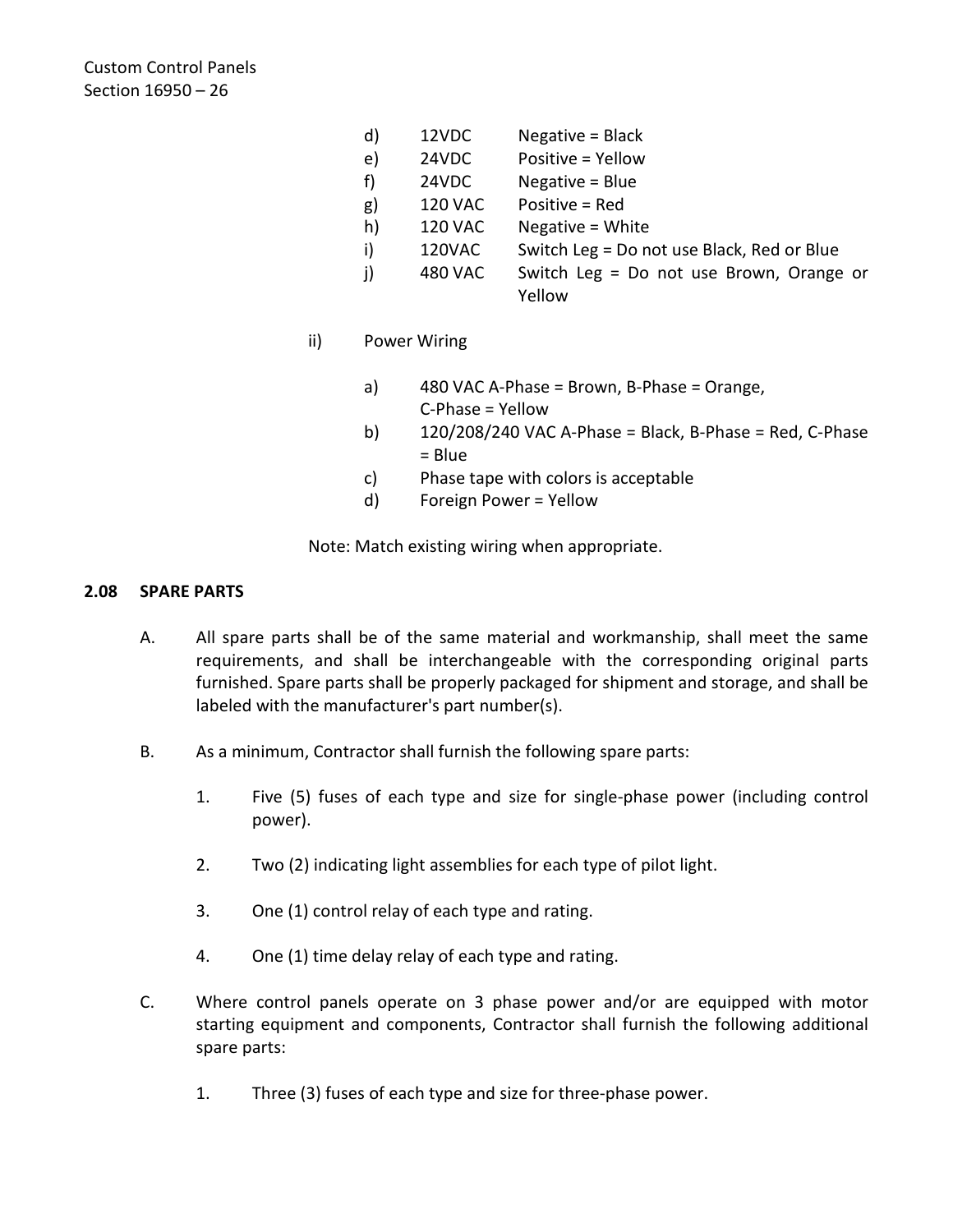- 2. Two (2) complete sets of 3-pole stationary and moving contact assemblies for each size AC contactor.
- 3. Two (2) operating coils for each size AC contactor.
- 4. One (1) contactor auxiliary contact of each type.
- 5. Three (3) contactor overload relays of each type and rating, each relay with a complete set of contact blocks.
- 6. One (1) spare set of heater elements for each heater rating provided.

## <span id="page-28-0"></span>**PART 3 - EXECUTION**

## <span id="page-28-1"></span>**3.01 FACTORY TESTS**

Prior to shipment, each control panel shall be inspected and tested for correct operation by the manufacturer. Each circuit shall be tested for continuity, short circuits, and fault grounds. The functional operation of the control panel shall be tested, including operation of all input and output (I/O) points, control devices, and motor controls. Temporary connections shall be provided between control panels and other system components. Subsequent testing of the system shall include, but not be limited to, programming of the PLC and operator interfaces. PLC system shall be programmed as required.

## A. **Initial Testing**

Initial testing of the control panel shall include configuration of the PLC and its communications equipment (where PLC is provided) energizing each digital I/O and simulating each analog I/O using a loop simulator and calibrator. Circuits not energized shall be tested for continuity. Energized circuits shall be tested through all components from the terminal blocks in the control panel to the control devices and hardware I/O memory locations in the PLC. Testing of the control system shall be considered completed after control system operation has been successfully simulated at least four (4) times.

An I/O checklist shall be provided for all points in the control panel. The checklist shall include, for each point, the tag name of the point, a description of the point, comments, date and time of the test, and a signature line for the person performing the test. Where a PLC is provided, each digital point set and reset shall be shown. Verification of all analog points shall be shown at 0%, 25%, 50%, and 100% of range. The checklist shall be submitted to District.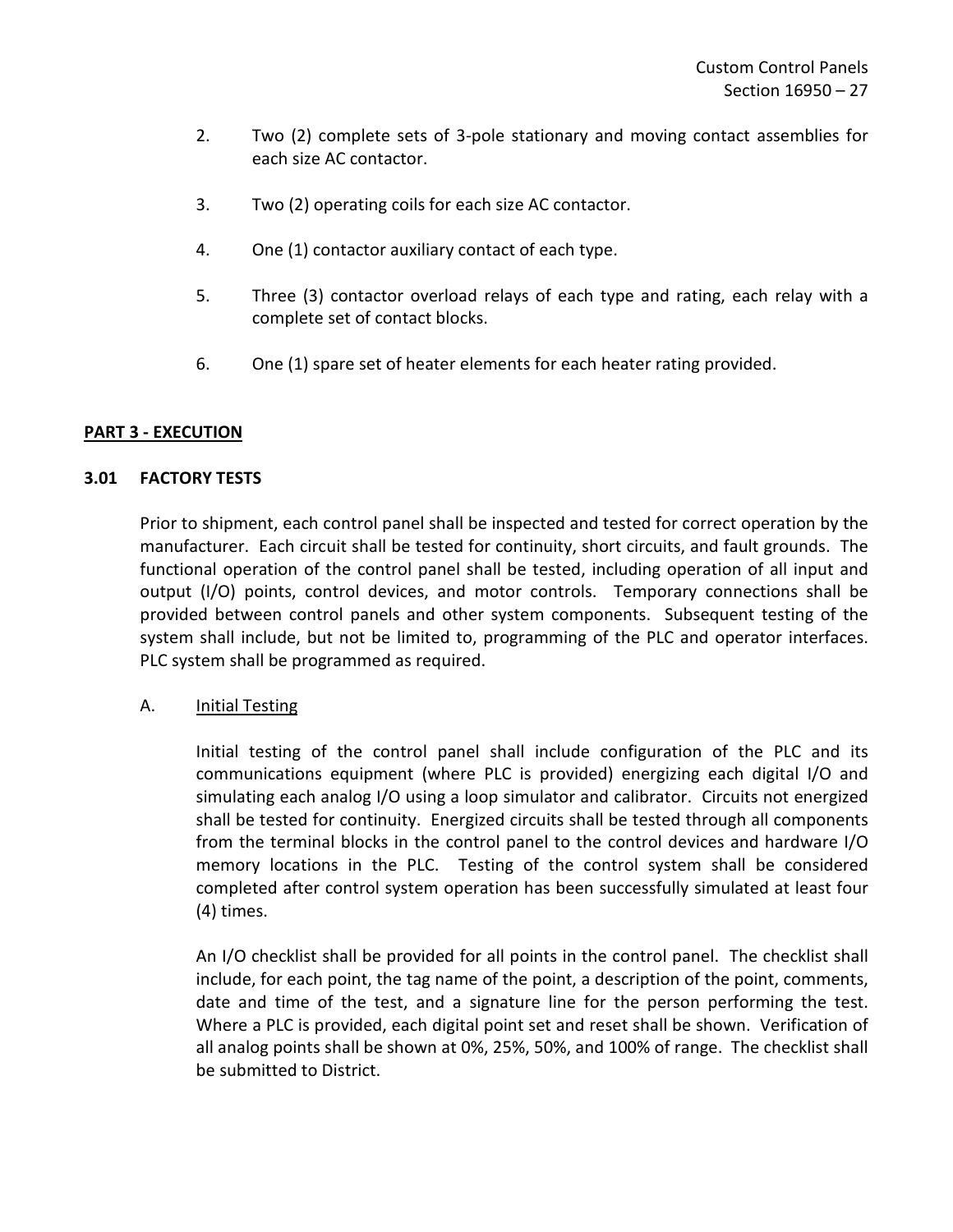# B. District-Witnessed Factory Testing

District shall have the option of witnessing the functional shop test. Contractor shall notify District at least three (3) weeks prior to the scheduled functional shop test.

After completion of initial testing, the subsequent testing shall be conducted for inspection by District. All control functions and all status and alarm monitoring and indication shall be demonstrated under simulated operating conditions. Simulating equipment shall be provided and wired into the control system for this testing. The system shall be revised, modified, and adjusted as required by District during the testing period. Testing shall continue for the time period required by District to observe and verify any revisions and shall continue to District's satisfaction. Where panel is equipped with a PLC, the PLC and HMI programs shall be loaded and fully tested in the factory. All hardware, instruments, and software shall be provided as necessary to perform the testing.

## <span id="page-29-0"></span>**3.02 SITE TESTS**

## A. General

Control panel shall be tested with all field wiring connected. All adjustable set points and time delays shall be set as required. Operation of control panel and field devices shall be checked to verify correct operation. All required adjustments shall be made as required for correct operation.

## B. Specific Field Verifications

The following specific field verifications shall be performed:

- 1. Panel control circuits are grounded with one (1) terminal of each load device connected to the grounded conductor.
- 2. Panel signal and control wiring are separated and installed in separate wireways with barriers between the power wiring and the signal and control wiring.
- 3. Panel is connected to the facility grounding system as specified.
- 4. Panel tops of wall-mounted panels are mounted at the same elevation (unless noted otherwise).
- 5. Panel inner door contains a copy of the as-built elementary and wiring diagrams.
- 6. Panel inner door contains copies of all applicable equipment warranties.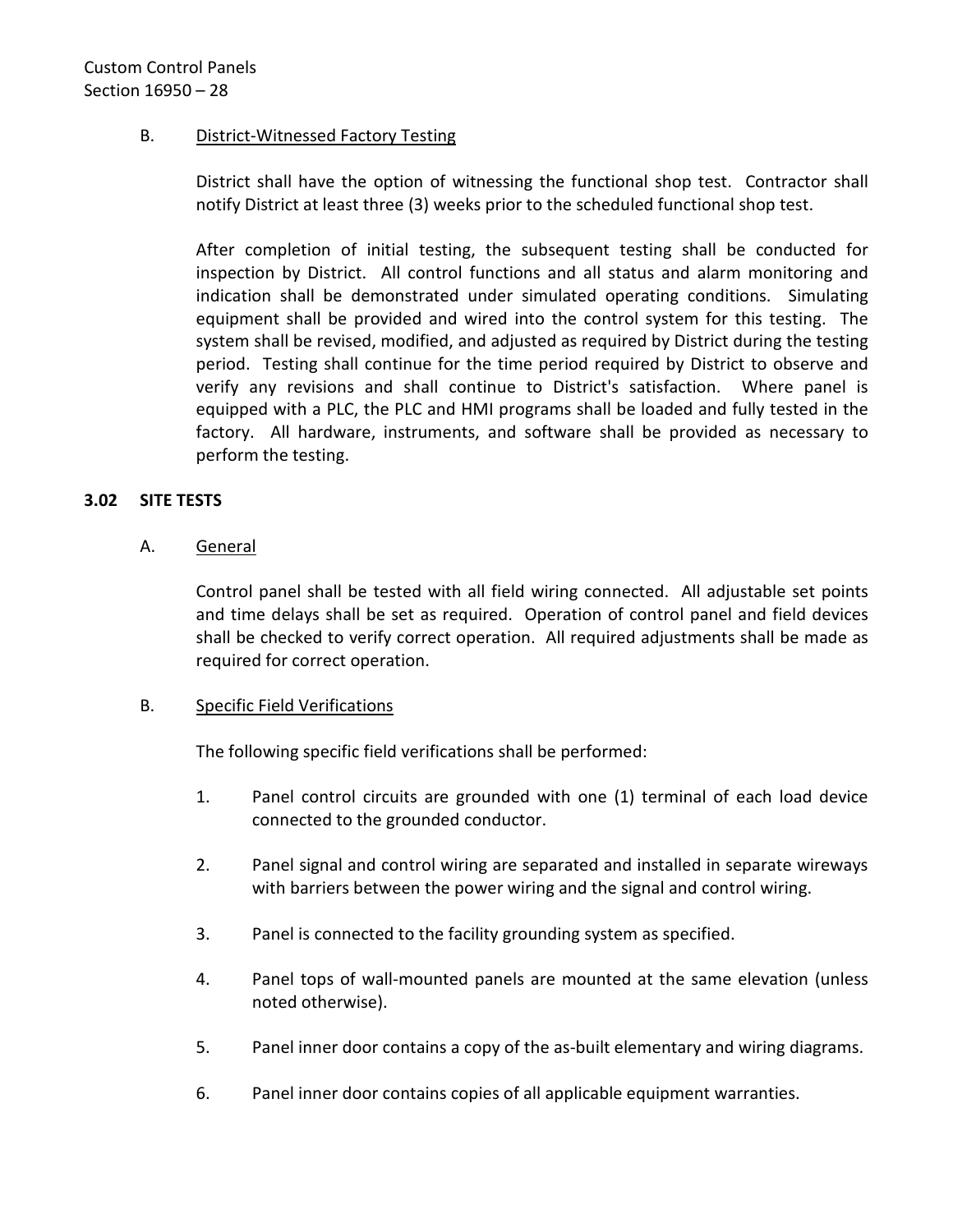- 7. Panel inner door contains a drawing holder.
- 8. Panel as-built shop drawings and applicable equipment warranties are enclosed in a transparent, protective jacket.
- 9. All panel functions are as specified.

#### <span id="page-30-0"></span>**3.03 CONTROL PANEL MOUNTING**

#### A. General

Control panels shall be field mounted as indicated on the Drawings or on equipment supplied as shown on District-accepted shop drawings.

#### B. Mounting Requirements

Unless indicated otherwise on the Drawings or in the specification sections for the packaged equipment systems, control panels shall be mounted as follows:

- 1. Control panels supported directly by concrete or concrete masonry walls shall be spaced apart not less than 1-5/8" by strut channel between panel and wall. Strut channel shall be attached to the wall as shown on the Drawings. Panels shall be attached to strut channel with stainless steel strut threaded studs, washers, and nuts. Unless specified others, strut stud diameter shall be 1/16" less than the panel mounting holes.
- 2. Panels shall be mounted to structures or support systems that are free of vibration or shock.
- 3. Support systems shall not be attached to handrails, process piping, or mechanical equipment, unless indicated on the Drawings.
- 4. Unless indicated otherwise on the Drawings, materials used for support of control panels shall be constructed of Type 316 stainless steel. Support systems, including panels, shall be designed to prevent deformation greater than 1/8" under the enclosed equipment load and an external load of 200 pounds in any direction.
- 5. Panels shall be shimmed to precise alignment so doors operate without binding.
- 6. Floor-mounted cabinets shall be mounted on 3" minimum high concrete housekeeping pads or grouted bases as indicated on the Drawings.